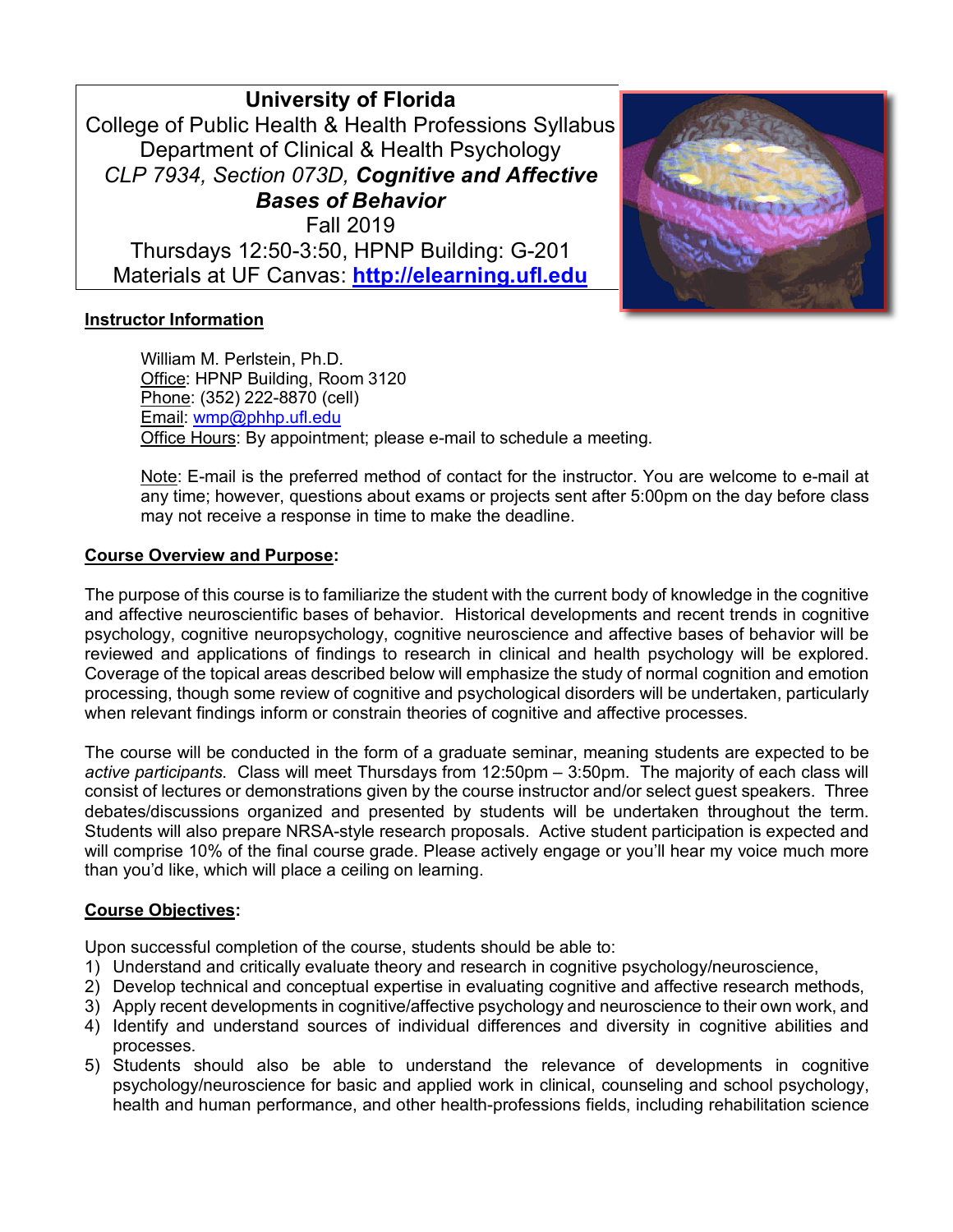CLP 7934-073D: Cognitive & Affective Bases of Behavior Fall 2019 Page 2 of 18 and speech, language and hearing sciences. Students from Marketing/Business programs have also benefited from discussions of broad cognitive concepts involving problem-solving and reasoning.

### **Instructional Methods:**

Lecture, class discussion, and small-group and individual work will comprise the majority of class sessions. The role of the instructor will be to: present an overview of relevant topics, provide additional reading material and learning resources with up-to-date research findings, facilitate discussion of selected topics, and provide timely feedback. Expectations for students are to attend class fully prepared, participate in class discussions, and read assigned materials prior to class in preparation for lecture.

## **Course Materials and Technology:**

*Required textbook:* Smith, E.E. & Kosslyn, S.M. (2007). *Cognitive Psychology: Mind and Brain (1st edition)*. New Jersey: Pearson Education, Inc.

**Chapters from other books and journal papers will be provided as pdf documents and made available in the course "files" tab on Canvas** (**http://elearning.ufl.edu); download by clicking on the link listed under readings for the week of the class.** Lecture notes will be available through Canvas by noon the day of class (also under the "files" tab)**.** To access assigned *readings and lectures*, once in Canvas for the course, click "*files*" tab and you will see folders for "*Class Readings (pdf)*" and "*Class Lectures (pptx)*" organized by class-session week as listed below. There will also be several optional readings for each week; these may provide alternative views and will be well-worth reading. All required and optional reading material (required and optional) will be available as pdfs for download on the Canvas system. This text is available online as hardcover and softcover. Lecture notes will be available through Canvas by noon the day of class (also under the "files" tab)**.** To access assigned *readings and lectures*, once in Canvas for the course, click "*files*" tab and you will see folders for "*Class Readings (pdf)*" and "*Class Lectures (pptx)*" organized by class-session week as listed below. There will also be several optional readings for each week; these may provide alternative views and will be wellworth reading.

*Note: If you plan to print-out the lecture pptx files, I'd advise you to print them in grayscale, since many of the slide backgrounds are in black and this will eat up you printer ink!*

**Canvas:** Canvas is the course management system that you will use for this course. Canvas is accessed by using your Gatorlink account name and password at elearning.ufl.edu. There are several tutorials and student help links on the Canvas login site. If you have technical questions call the UF Computer Help Desk at 352-392-HELP or send email to helpdesk@ufl.edu. You are responsible for checking your account prior to each class to determine how you should prepare for the upcoming class.

If you have technical questions with your electronic device or the Canvas website, please contact the UF Help Desk at:

- Learning-support@ufl.edu
- (352) 392-HELP select option 2
- https://lss.at.ufl.edu/help.shtml

# *Text-Related Student Online-Resources:*

Unfortunately, I learned from the publisher, weeks after adopting this text, that it is out-of-print. Thus, there will not be online student resources beyond what I'm creative enough to create. *The ones they sent last time were not useful; hoping they followed my recommendations for new generation—we'll see and I'll keep you informed!*

### **Course Requirements/Evaluation/Grading**

Course grading will be determined by two take-home exams (25% each), a topical debate (15%), a brief, 1-page Research Topic Description (5%), a Research Proposal (20%), and class participation &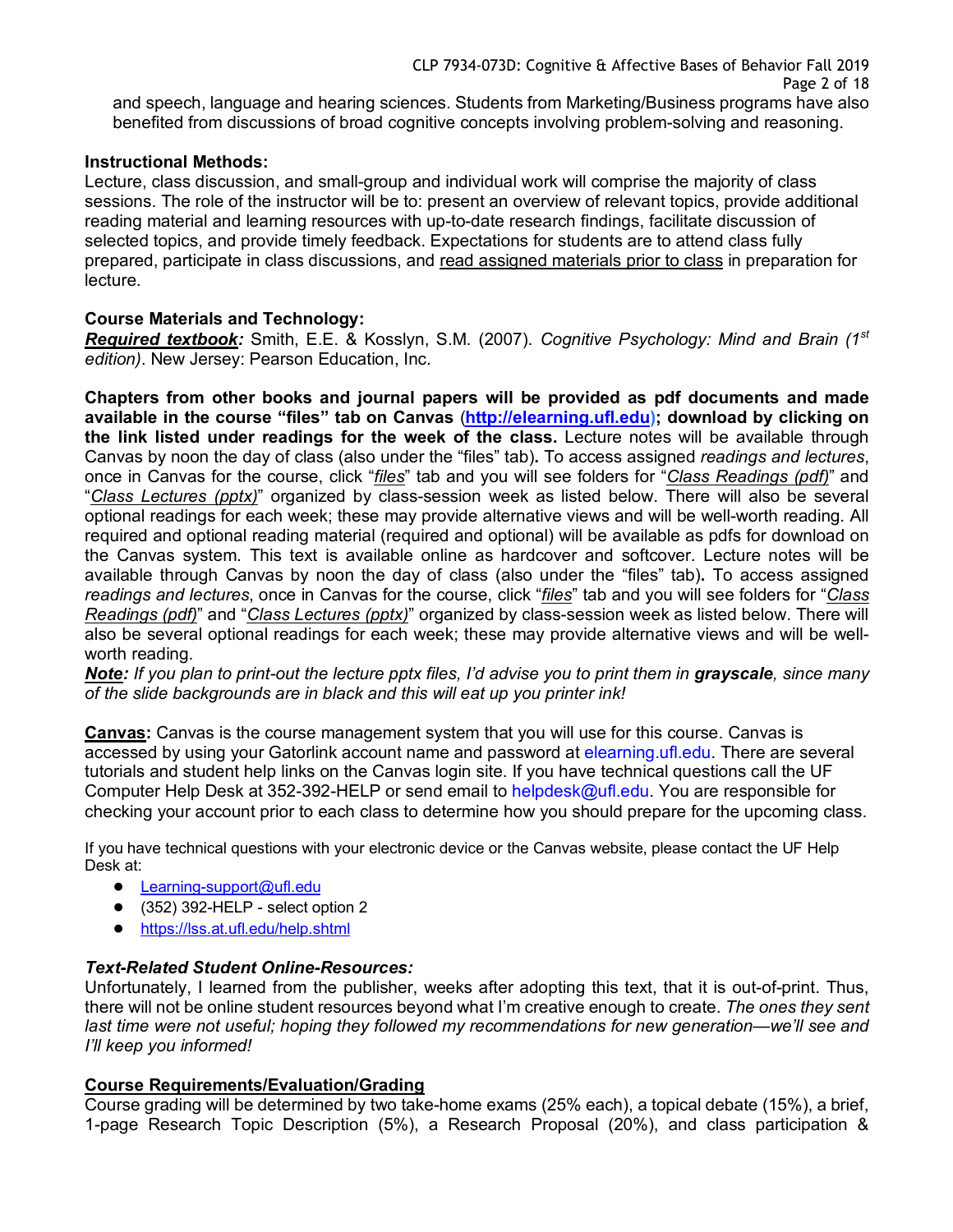attendance (10%). The schedule for these events and deadlines for paper submissions can be found in the course plan below.

EXAMINATIONS will consist of objective, short answer, and multiple-choice portions covering topics discussed in class and in readings. Study questions *may* be provided periodically during the semester to assist in learning and in exam preparation. Examinations will be *take-home* and distributed via Canvas approximately 1 week prior to due date (Exam 1 due Nov. 14, Exam 2 due Dec. 12, each via email by 5pm on the due date). *Please return exams to me, via direct email (wmp@phhp.ufl.edu) using the subject heading <Last name>"CBB Exam 1" or <Last name> CBB Quiz#2" (e.g., "Perlstein-CBB Exam 1"on the due dates listed by 5PM.* **Students not adhering to these conventions, or not including their names on assignments, will NOT receive credit.** This happens lots, so please pay attention here.

**RESEARCH TOPIC DESCRIPTION**. Students will submit a *1-page* single-spaced description of your preliminary ideas for the research proposal. The research topic description should describe the work to be done in the research proposals (see below). Essentially, what you want to get across in these descriptions is the *What, Why, and How* of your research idea. Though brief, please make it comprehensible enough to express your ideas, including primary aims/questions, significance of the questions, and research approach. That is, please include *what* question(s) you will be addressing, *why* this question(s) is important, and *how* you will address the question(s)—i.e., *what, why, and how*. Knowing that we will not have covered all topical areas by the due date of the research topic description, it is understood that your chosen topic might change as you encounter new course material. I will be available after class for students to discuss challenges/questions associated with their research ideas/descriptions before and after its due date (Oct. 24). The timing of this assignment in the schedule is to enable students to incorporate instructor feedback into the final proposals, due December 5. Please let me know if you plan to change your topic substantively following this due date so I can provide any necessary guidance. *Please send to me by 5PM on October 25 via direct email (wmp@phhp.ufl.edu), using the subject heading <Last name>"CBB Research Topic."*

RESEARCH PROPOSAL. This assignment is an opportunity for the student to perform further research on a topic of their choice and should be in the form of an "NRSA-style" research proposal (see Parent F31: http://grants.nih.gov/grants/guide/pa-files/PA-11-111.html). Proposals should not exceed 6 pages in length (excluding references), using single-spacing and at least an 11-point font with 1" margins. This should include: *1) Specific Aims, 2) Background and Significance, 3) Research Design and Methods, and 4) Reference sections*. Students will choose an area of interest, pose a specific research question(s) with hypotheses, and describe in the proposal how they would address this question(s) using one or more of the methods and/or cognitive concepts discussed in class. No budget will be required, but students should be mindful of budgetary limitations to keep their proposed project realistic. *Please send to me by 5PM on December 5 via direct email (wmp@phhp.ufl.edu), using the subject heading <Last name>"CBB Research Proposal.* I have included a sample proposal that you may use to guide and format yours (though other formats are acceptable)—content- and format-wise. This can be found in the *files* tab under Grant Proposal Example folder. Please **DO NOT DISTRIBUTE** this proposal beyond your classmates.

DEBATES. Each student will participate in one of four debates scheduled throughout the semester. In these debates, students are required to advocate a position and support their arguments with theory and/or data. More specific information on the format of the debates will be given at some point during the first three class meetings. Students are expected to participate actively in class sessions, especially the debates, by expressing ideas, asking questions, and discussing relevant issues, readings, and experiences. **Grades** will be assigned to the whole group based on clarity of their arguments, use of literature in support of arguments, thoughtfulness in both initial presentation and various rebuttals and (need I say), "civility".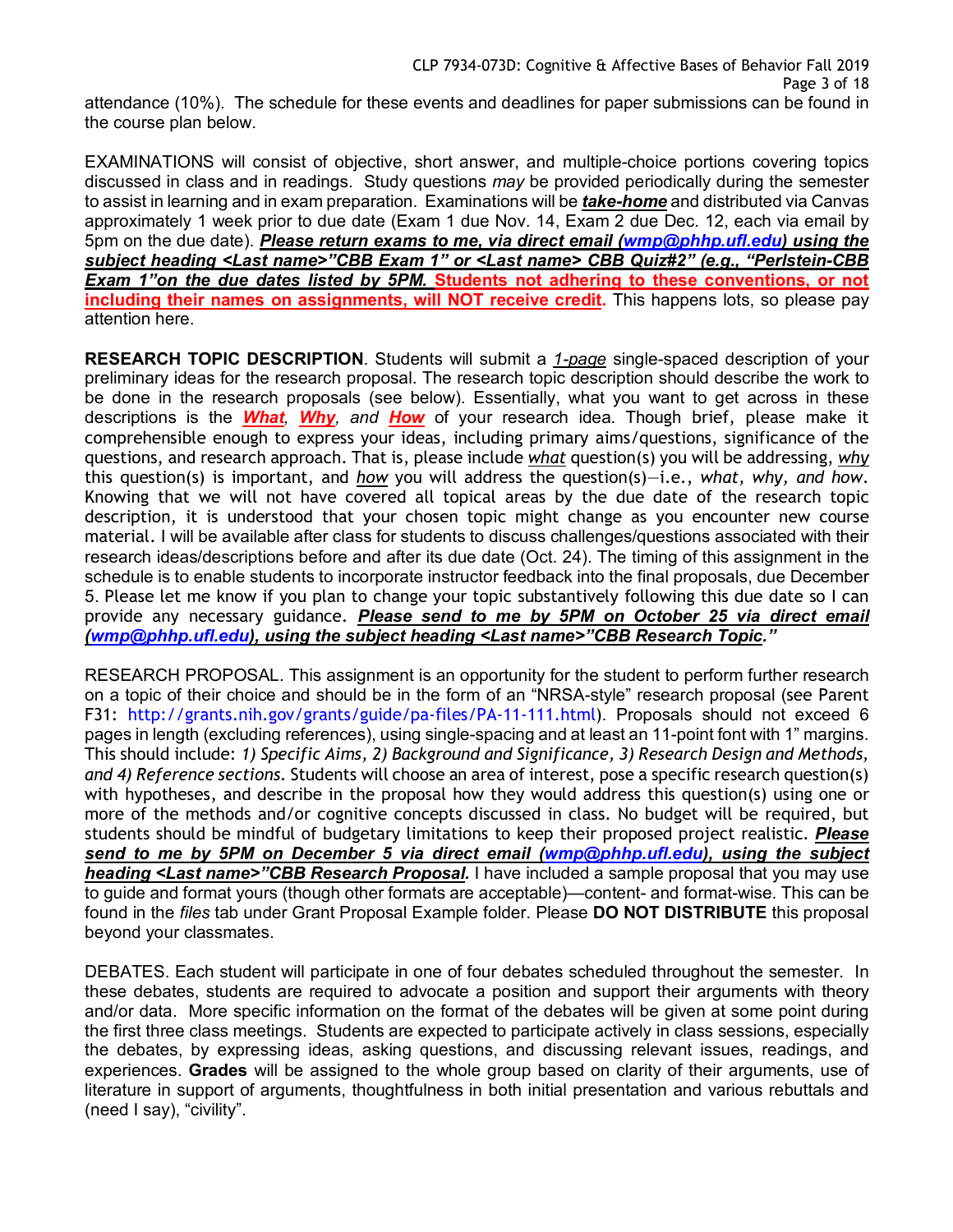Debate format: Students will form 4 groups of 3-5 students each (dependent on class size) and sign up or be assigned after providing their preferences after the 2<sup>nd</sup> week for the affirmative ("pro") or negative ("con") side of the debate (e.g., there is/is no emotion without cognition). You will be encouraged to sign up for the opposite of what you believe (where possible). 60 minutes will be allotted for the entire debate; the affirmative (pro) group will present for 10-15 minutes, the negative (con) will then present for 10-15 minutes. Each side will then have 5 minutes for rebuttal, then the class will join in for a larger discussion for 15-20 minutes (longer if needed). You will be asked to base your arguments on findings in the literature and to *provide Dr. Perlstein pdfs* of the 2-3 references you use outside of those listed under course readings so he can make them available to the class through Canvas within one week of each debate. *Please provide pdfs of these readings via email to Dr. Perlstein at least 1 week prior to the date of your teams' debate (name the pdfs with the convention <first author last name"- Publication year>.pdf"). Also, please include in the email your debate groups' pdfs the list of citations for each paper in APA format. These readings will be provided in an updated syllabus reference list below as they are received and uploaded to Canvas. All students are expected to read all debate-related articles and play an active role in discussion.* Preparation for the debates will require group cooperation to compose supporting arguments for your position. *Once received, the debate-related pdfs will be placed in resource-specific folders available through Canvas ("files" tab) and made accessible to all students on an as-received basis.*

The *three* debates will be:

*Debate 1***:** *"Functional neuroimaging can (Pro)/cannot (Con) completely replace lesion methods for informing theories of cognition." Held on Sept. 26.*

*Debate 2***:** *"Repressed memories are more likely to represent memory distortions (Pro) rather than true, unearthed recollections of past experience (Con)." Held on November 7.*

*Debate 3***:** *"There is no emotion without cognition (or emotion is dependent upon cognition)." Pro = Emotion is dependent on cognition (there is no emotion without cognition); Con = Emotion is independent of cognition (there is emotion without cognition). Held on November 21.*

## **ACADEMIC REQUIREMENTS AND GRADING**

### **Attendance:**

Attendance will be taken at every class. You will be allowed to miss one class with no penalty with attendance counting for 10% of your final grade. Class attendance is expected, not optional. You will be required to sign into class each week to mark your class attendance. It will not be permitted to sign in for a classmate; anyone caught doing this will lose their and their classmate's attendance point for the day. We will ask you to sign in at a random time during the class period to encourage attendance throughout the duration of the class. If you do miss a class, it will be your responsibility to request notes from a classmate or schedule office hours with me to discuss content from that class.

### **Exams:**

There will be TWO exams—a midterm and a final; each will be worth 25% of the total grade. Exams will not be cumulative and will cover material from lectures, readings, and in-class presentations or discussions. The format of exams will be multiple choice and short answer. There will be no make-up exams, except for documented medical reasons (i.e., physician note); other documented emergencies may or may not be approved pending decision by the instructor. If you miss an exam, you will receive a score of zero on that exam.

Class attendance will be rewarded via the inclusion of in-class information in each exam that is not covered in the textbook. Mid-term and Finals exams will be the take-home exams which will be due to me by direct email (wmp@phhp.ufl,edu) by 5PM on the day of the scheduled due dates (midterm = 11/14;  $Final = 12/12$ ).

## **Grading:**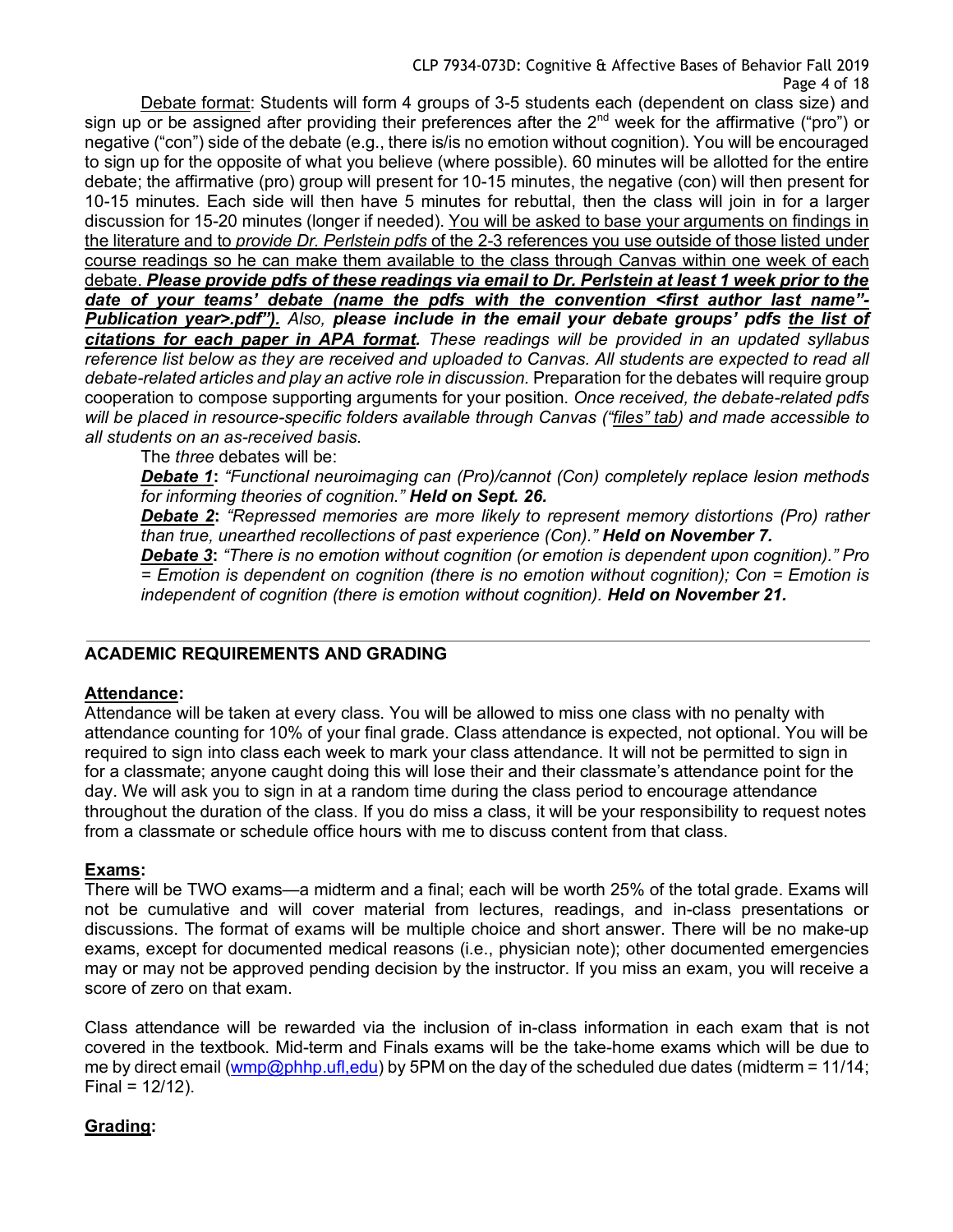CLP 7934-073D: Cognitive & Affective Bases of Behavior Fall 2019 Page 5 of 18

|                                       |                          |                    | טו וט כ-סצט      |
|---------------------------------------|--------------------------|--------------------|------------------|
| <b>Requirement</b>                    | <b>Distribution date</b> | Due date           | % of final grade |
| Exam #1 (mid-term)                    | November 7               | <b>November 14</b> | 25%              |
| Exam #2 (final)                       | December 5               | December 12        | 25%              |
| 3 Debates                             | ---                      | Variable           | 15%              |
| <b>Research Topic Description Due</b> | ---                      | October 24         | 5%               |
| <b>Research Proposals Due</b>         | ---                      | December 5         | 20%              |
| Attendance & Participation            | ---                      |                    | 10%              |

The grading scale will be as follows: Grades will be weighted according to the number of points available for each component. Decimals will be rounded to the nearest whole number (up or down). Final grades will be calculated as a percentage of the highest score as follows:

| % of points<br>earned in<br>class | $93% -$<br>100% | $90% -$<br>92% | $87% -$<br>89% | $83% -$<br>86% | $80% -$<br>82% | 77%-<br>79% | $73% -$<br>76% | 70%-<br>72% | $67% -$<br>69% | $63% -$<br>66% | $60% -$<br>62% | <b>Below</b><br>60% |
|-----------------------------------|-----------------|----------------|----------------|----------------|----------------|-------------|----------------|-------------|----------------|----------------|----------------|---------------------|
| Letter<br>Grade<br>equivalent     | A               | А-             | B+             | B              | <b>B-</b>      | C+          | C              | $C-$        | D+             | D              | D-             |                     |
| <b>GPA</b><br>equivalent          | 4.0             | 3.67           | 3.33           | 3.0            | 2.67           | 2.33        | 2.0            | 1.67        | 1.33           | 1.0            | 0.67           | 0.0                 |

Please be aware that a C- is not an acceptable grade for graduate students. The GPA for graduate students must be 3.0. in all 5000 level courses and above to graduate.

For greater detail on the meaning of letter grades and university policies related to them, see the Registrar's Grade Policy regulations at: http://catalog.ufl.edu/ugrad/current/regulations/info/grades.aspx.

Incomplete grades: An incomplete grade may be assigned at the discretion of the instructor as an interim grade for a course in which the student has 1) completed a major portion of the course with a passing grade, 2) been unable to complete course requirements prior to the end of the term because of extenuating circumstances, and 3) obtained agreement from the instructor and arranged for resolution (contract) of the incomplete grade. Instructors assign incomplete grades following consultation with Department Chairs.

### **Policy Related to Make up Exams or Other Work:**

You are expected to attend and to be prepared to participate in all class sessions. Personal issues with respect to fulfillment of course requirements will be handled on an individual basis. If you must miss an exam because of a foreseeable conflict (i.e., professional conference, athletic competition, religious observance, etc.) you are expected to notify me immediately to set-up alternative arrangements *prior* to the exam date. If a student is not able to complete a *take-home* exam due to an illness or medical emergency, they will be required to provide a statement from their healthcare provider documenting the illness or medical emergency. A make-up exam will be provided the first day the student returns to their normal class schedule or at the earliest convenience of the instructor. Requirements for make-up exams, assignments, and other work in this course are consistent with university policies that can be found in the online catalog at:

https://catalog.ufl.edu/ugrad/current/regulations/info/attendance.aspx.

Please note all faculty are bound by the UF policy for excused absences. For information regarding the UF Attendance Policy see the Registrar website for additional details: https://catalog.ufl.edu/ugrad/current/regulations/info/attendance.aspx

Excused absences must be consistent with university policies in the Graduate Catalog (http://gradcatalog.ufl.edu/content.php?catoid=10&navoid=2020#attendance) and require appropriate documentation. Additional information can be found here: https://catalog.ufl.edu/ugrad/current/regulations/info/attendance.aspx

**Reporting illnesses and family emergencies:**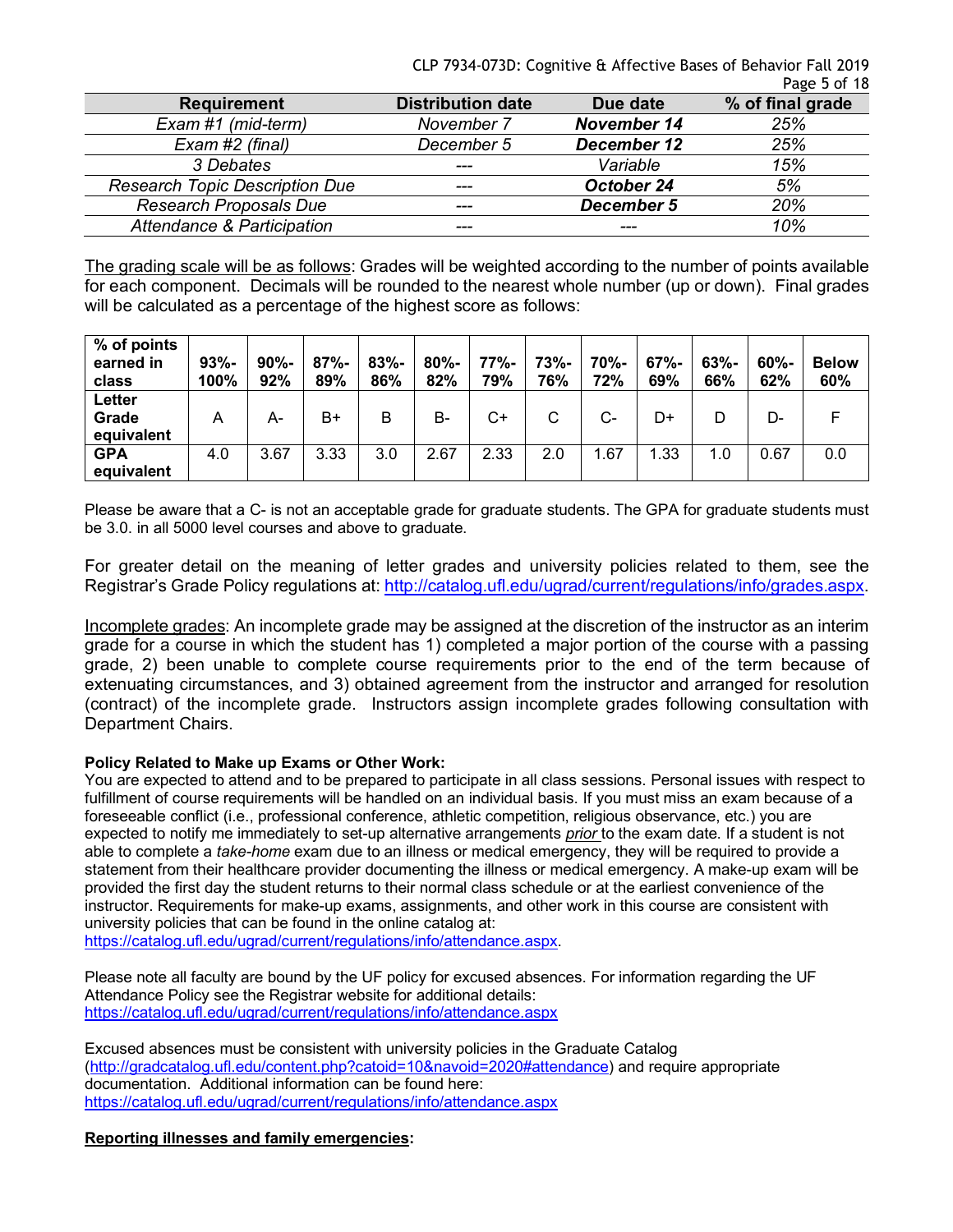**The UF Religious Holidays Policy is available at:**

instructor immediately to set-up alternative arrangements.

https://catalog.ufl.edu/ugrad/current/regulations/info/attendance.aspx#religious

For University of Florida Students, the following guidelines apply:

- Students, upon prior notification to their instructors, shall be excused from class or other scheduled academic activity to observe a religious holy day of their faith.
- Students shall be permitted a reasonable amount of time to make up the material or activities covered in their absence.
- Students shall not be penalized due to absence from class or other scheduled academic activity because of religious observances.

Any requests for make-ups due to technical issues MUST be accompanied by the ticket number received from LSS when the problem was reported to them. The ticket number will document the time and date of the problem. You MUST e-mail me within 24 hours of the technical difficulty if you wish to request a make-up.

#### **Policy Related to Required Class Attendance:**

Attendance is considered an integral part of the learning experience as class discussions and lectures will include valuable material covered in the examinations that is not otherwise covered in the textbook. Thus, class attendance will be taken, and students are expected to attend all classes and participate in class discussions to have exposure to this information. If students must be absent, they will be responsible for any missed material by acquiring lecture notes from other students who attended. You can expect that class slides will, in most cases, be on Canvas, however, not every lecture has slides that will accompany it and not all information will be on slides. Some material presented in lectures will not be in the texts and will be included on examinations. Thus, reduced attendance can be expected to result in a lower course grade. Requirements for class attendance and make-up exams, assignments, and other work in this course are consistent with university policies that can be found in the online catalog at: https://catalog.ufl.edu/ugrad/current/regulations/info/attendance.aspx.

Please note all faculty are bound by the UF policy for excused absences. For information regarding the UF Attendance Policy see the Registrar website for additional details: https://catalog.ufl.edu/ugrad/current/regulations/info/attendance.aspx

#### **DESCRIPTION OF COURSE CONTENT**

#### **Topical Outline/Course Schedule:**

Listed below is a *moderately flexible* schedule of classes and accompanying reading assignments. Readings as listed are subject to change within 7 days prior to the class date. Students are expected to complete required readings prior to class so they can maximally benefit from presentations and to facilitate participation in discussions. *I WILL pop quiz the class if it is detectibly lethargic.* I understand the reading list is heavy; I have provided a list of **OPTIONAL** (i.e., not-required) readings each week for those of you who are inclined to learn more detailed/advanced stuff above-and-beyond the basic required readings. Your choice, but surprise me and your classmates with your advanced knowledge….

| Cla<br>ss# | <b>Date</b> | <b>Topic</b>       | <b>Readings</b>                        | <b>Assignme</b><br>nt(s) Due |
|------------|-------------|--------------------|----------------------------------------|------------------------------|
|            | Aug 22      | ■ Course           | • Smith & Kosslynn (2007)-Ch1          | Out-of-                      |
|            |             | <b>Orientation</b> | Perves $(2008)$ —Ch 2                  | Class quiz                   |
|            |             | ■ Introduction to  | • Feinberg & Farah (2005)              | on syllabus                  |
|            |             | Cognitive          | <b>Optional readings:</b>              | due by 5PM                   |
|            |             | Psychology &       | Drew et al. (2013)<br>$\blacksquare$ . | Aug 28. I'm                  |
|            |             |                    | Perves (2008)-Ch 3<br>$\mathbf{m}$     | hoping to                    |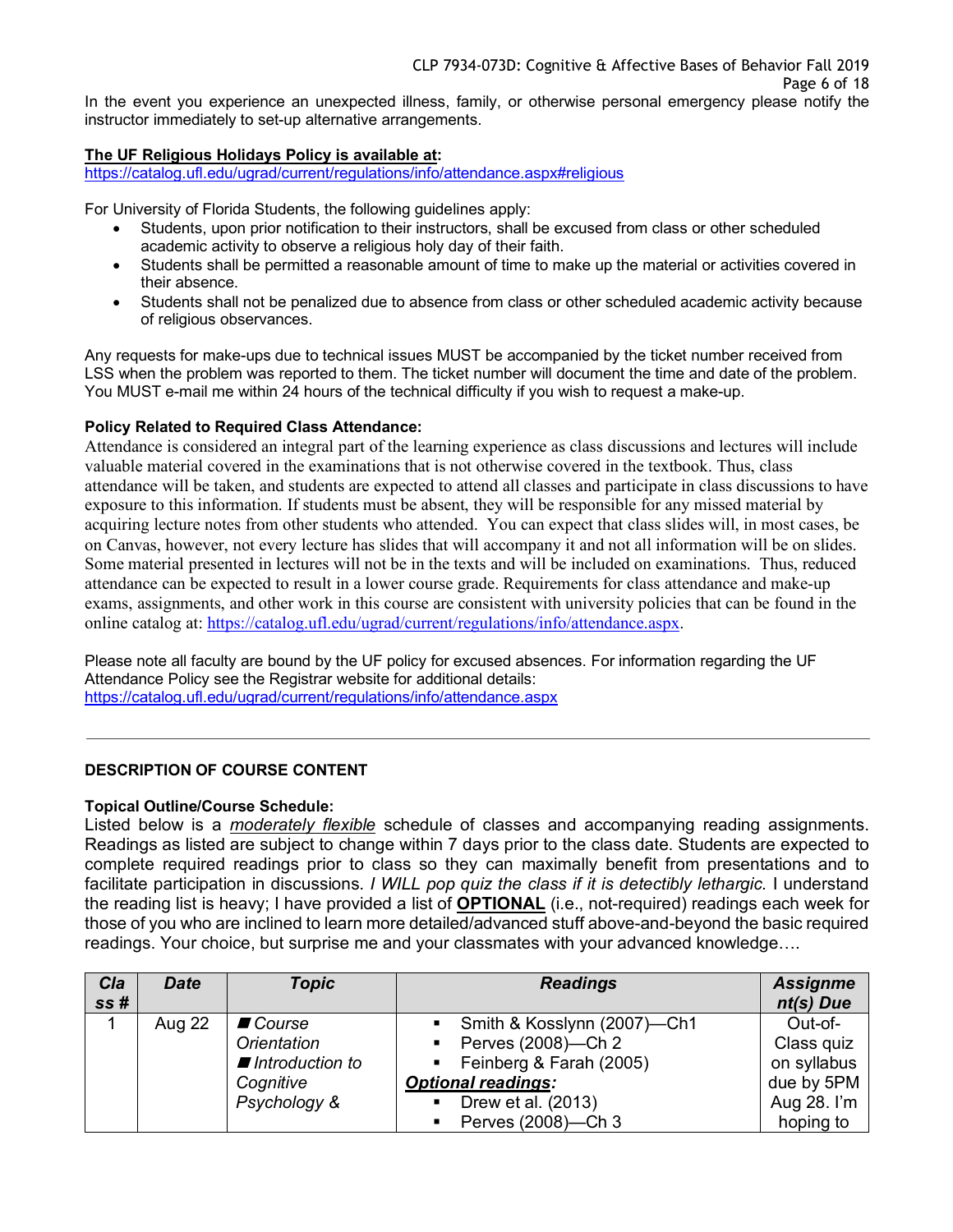|                |         |                                                                                                                                                                                                                      |                                                                                                                                                                                                                                                                                                                                                                                                                                                                                         | Page 7 of 18                                     |
|----------------|---------|----------------------------------------------------------------------------------------------------------------------------------------------------------------------------------------------------------------------|-----------------------------------------------------------------------------------------------------------------------------------------------------------------------------------------------------------------------------------------------------------------------------------------------------------------------------------------------------------------------------------------------------------------------------------------------------------------------------------------|--------------------------------------------------|
|                |         | Cognitive<br>Neuroscience<br>■ Intro to Methods<br>in Cognitive<br>Psychology/Neuros<br>cience &<br>Experimental<br>Neuropsychology<br>(part 1)                                                                      | Rorden (2004)<br>Tsay (2013)                                                                                                                                                                                                                                                                                                                                                                                                                                                            | have this<br>set up via<br>Canvas by<br>Aug. 30. |
| $\overline{2}$ | Aug 29  | ■ Methods in<br>Cognitive<br>Psychology/Neuros<br>cience &<br>Experimental<br>Neuropsychology<br>(part 2)                                                                                                            | Readings from last week plus:<br>Purves (2008)-Ch 3<br>Banich (2011)—Ch 3 (pp. 59-88)<br><b>Optional readings:</b><br>Banich (2011)-Ch 4<br>Ξ<br>Luck (2005)-Ch 1<br>Walsh & Cowey (2000)<br>$\blacksquare$                                                                                                                                                                                                                                                                             | N/A                                              |
|                | Sept 5  | No class;<br>Perlstein out of<br>town                                                                                                                                                                                | <u>N/A</u>                                                                                                                                                                                                                                                                                                                                                                                                                                                                              | N/A                                              |
| 3              | Sept 12 | ■ "The lesion<br>method in cognitive<br>neuropsychology"<br><b>Guest Speaker:</b><br>Dr. Dawn Bowers<br>1:50-2:50PM<br>(Clinical & Health<br>Psychology), "The<br>lesion method in<br>cognitive<br>neuropsychology." | Banich (2011)—Ch 3 (pp. 53-59)<br><b>Optional readings:</b><br>Gazzaniga (2002)-Chs 3 & 5<br>Perves (2008)—Chs 4 & 5<br>Quiroga et al. (2005)                                                                                                                                                                                                                                                                                                                                           | N/A                                              |
| 4              | Sept 19 | Spatial Cognition<br>& Attention<br><b>Guest Speaker:</b><br>Dr. Mingzhou Ding<br>1-1:50PM<br>(Biomedical<br>Engineering)<br>"Neuronal<br>mechanisms of<br>attentional control:<br>Recent advances."                 | Text: Smith & Kosslyn-Ch 3<br>Ξ<br>Banich (2011)-Ch 11<br>Rorden & Karmath (2004)<br><b>Optional readings:</b><br>Knight & Stuss (2002)<br>٠<br>Knudsen (2007)<br>٠<br>Liu et al (2016)<br>٠<br>Liu et al (2017)<br>٠<br>Posner (2012)<br>٠<br>Posner & Rothbart (2007)<br>٠<br>Rajan et al (2018)<br>Umiltà (2001)<br>٠<br>Wang et al. (2016)<br>٠<br>Wen et al. (2013)<br>٠<br>Wen et al. (2012)<br>See also for synethesia:<br>http://www.apa.org/monitor/mar01/sy<br>nesthesia.aspx | N/A                                              |
| 5              | Sept 26 | Debate/Discussio<br>n #1: "Functional<br>neuroimaging can                                                                                                                                                            | <b>Debate Readings:</b><br>TBD - reminder, please send me<br>$\bullet$<br>your groups' readings 1-week in                                                                                                                                                                                                                                                                                                                                                                               |                                                  |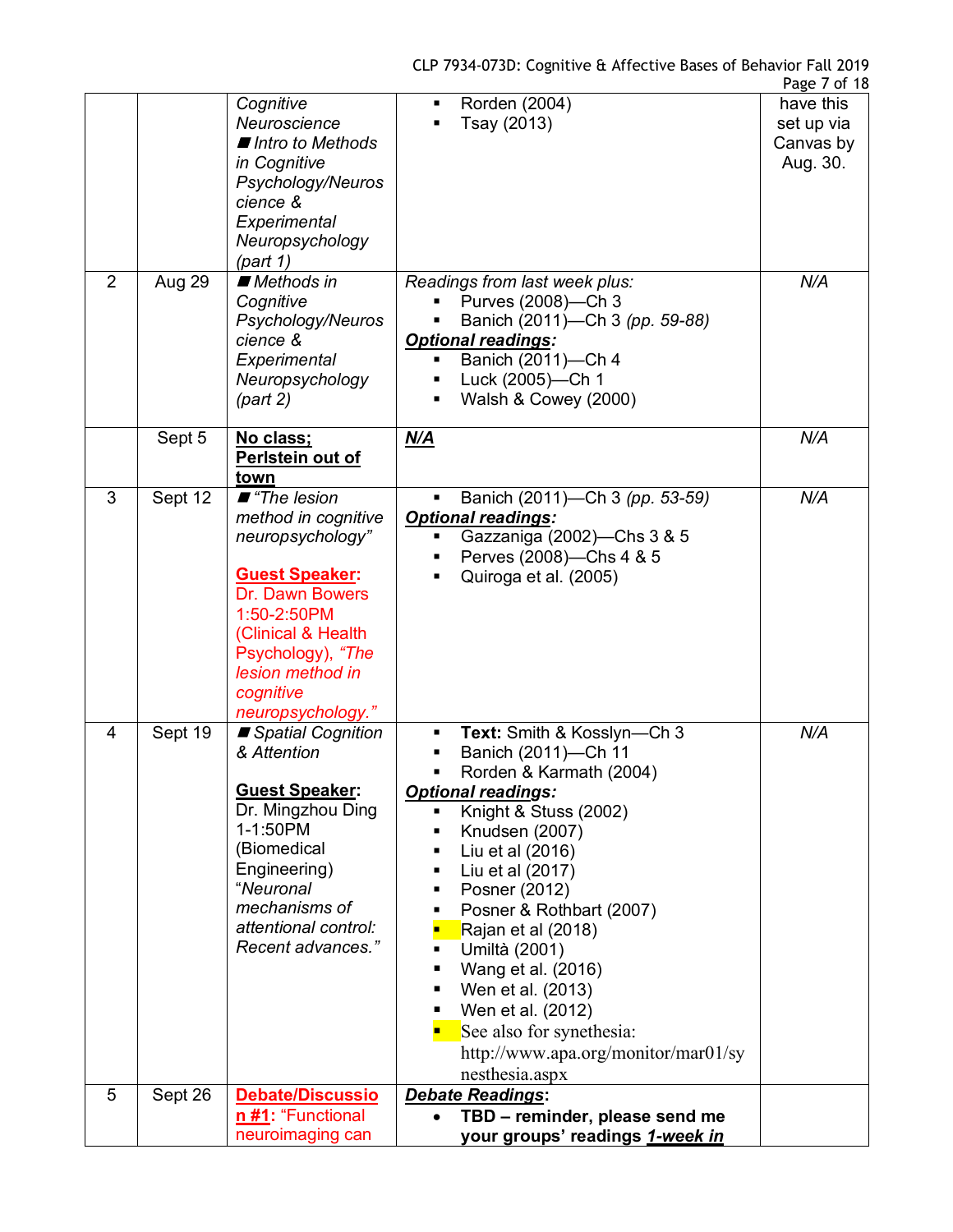|                |                                                                   | (pro)/cannot (con)<br>completely replace<br>lesion methods for<br>informing theories<br>of cognition." (See<br>description of<br>debate format<br>above.)                                                         | advance so I can make them<br>available to the class and upload<br>them to canvas for all to read to<br>facilitate everyone's participation.                                                                                                                                                                                                                                                                     |                                                           |
|----------------|-------------------------------------------------------------------|-------------------------------------------------------------------------------------------------------------------------------------------------------------------------------------------------------------------|------------------------------------------------------------------------------------------------------------------------------------------------------------------------------------------------------------------------------------------------------------------------------------------------------------------------------------------------------------------------------------------------------------------|-----------------------------------------------------------|
| 6              | Oct 3                                                             | Spatial Cognition<br>& Attention (cont.)<br><b>Guest Speaker:</b><br>Dr. Kenneth<br>Heilman 1:50-<br>2:50PM (UF,<br>Department of<br>Neurology),<br>"Visuospatial<br>attention and<br>attentional<br>disorders."" | <b>TBD</b>                                                                                                                                                                                                                                                                                                                                                                                                       | N/A                                                       |
| $\overline{7}$ | Oct 10                                                            | $\blacksquare$ Executive<br><b>Functions &amp;</b><br><b>Working Memory</b>                                                                                                                                       | Readings from last week plus:<br>Text: Smith & Kosslyn-Ch 6<br>Baddeley (2000) pp. 83-88 (section<br>on working memory)<br>Stuss (2011)<br>Gratton et al. (2017)<br><b>Optional readings:</b><br>Banich (2011)-Ch 12<br>Cohen, Perlstein et al. (1997)<br>Corbetta & Shulman (2002)<br>Kimberg et al. (2000)<br>Larson et al. (2006)<br>Miller & Cohen (2001)<br>Miyake et al. (2000)<br>Perlstein et al. (2003) | N/A                                                       |
|                | Oct 17                                                            | ■ Emotion &<br>Cognition                                                                                                                                                                                          | Text: Smith & Kosslyn-Ch 8<br>Lazarus (1982)<br><b>Optional readings:</b><br>Feldman Barrett et al. (2019)<br><b>TBD</b>                                                                                                                                                                                                                                                                                         | N/A                                                       |
| 8              | Oct 24<br><b>Researc</b><br>h Topic<br><b>Descript</b><br>ion due | ■ Language<br>Comprehension &<br>Production<br><b>Guest Speaker:</b><br>Dr. Lori Altmann<br>(Speech, Language<br>and Hearing<br>Sciences), 1-<br>2:30pm <sup>2222</sup>                                           | Text: Smith & Kosslyn-Ch 12<br><b>Optional readings:</b><br>Banich (2011)-Ch 9<br>Gazzaniga (2002)—Ch 9                                                                                                                                                                                                                                                                                                          | <b>Research</b><br><b>Topic</b><br><b>Descriptio</b><br>n |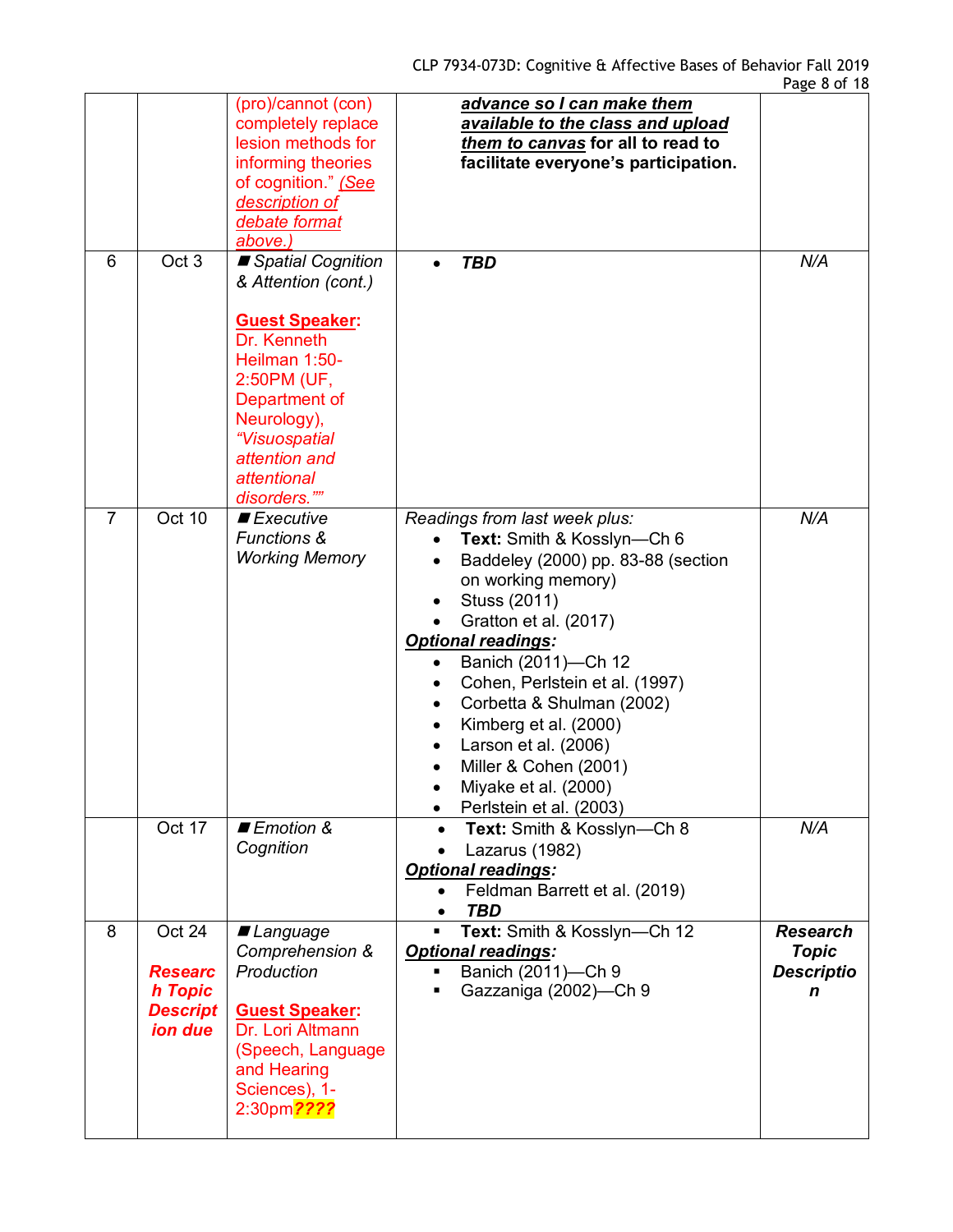|    |                                | <b>Research Topic</b><br><b>Description Due.</b><br>Please email to me<br>by 5PM (use<br>filename and<br>subject heading<br><last name="">"-CBB<br/>Research Topic")</last>                                                                                                                                          |                                                                                                                                                                                                                                                                                                                                                                                                                                                                                                                                                                                                                                                                       |                                                                                                                                                           |
|----|--------------------------------|----------------------------------------------------------------------------------------------------------------------------------------------------------------------------------------------------------------------------------------------------------------------------------------------------------------------|-----------------------------------------------------------------------------------------------------------------------------------------------------------------------------------------------------------------------------------------------------------------------------------------------------------------------------------------------------------------------------------------------------------------------------------------------------------------------------------------------------------------------------------------------------------------------------------------------------------------------------------------------------------------------|-----------------------------------------------------------------------------------------------------------------------------------------------------------|
| 9  | Oct 31                         | ■ Memory<br><b>Guest Speaker:</b><br>Dr. Russell Bauer<br>(Clinical & Health<br>Psychology) 1-3pm                                                                                                                                                                                                                    | Text: Smith & Kosslyn-Chs 4 & 5<br>٠<br>Banich (2011)-Ch 10<br>$\blacksquare$<br>Baddeley (2000) pp. 77-83<br>Murphy et al. (2019)<br><b>Optional readings:</b><br>Brown & Craik (2000)<br>Cabeza & St. Jacques (2007)<br>Dodson & Schacter (2001)<br>Johnson (2006)<br>٠<br>Moscovitch et al. (2006)<br>٠<br>Parkin (2001)<br>$\blacksquare$<br>Ryan & Cohen (2003)<br>٠                                                                                                                                                                                                                                                                                             | N/A                                                                                                                                                       |
| 10 | Nov 7                          | Reasoning,<br>Problem Solving &<br><b>Decision Making</b><br>Debate/Discussio<br>n #2: "Repressed<br>memories are more<br>likely to represent<br>memory distortions<br>(Pro) rather than<br>true, unearthed<br>recollections of past<br>experience (Con)."<br>(See description of<br>debate format<br><u>above.)</u> | Text: Smith & Kosslyn-Chs 9 & 10<br>٠<br>Purves (2008)-Ch 25<br>Podcast: (Hidden Brain)<br>Podcast:<br>https://www.npr.org/2018/03/12/592986190/da<br>niel-kahneman-on-misery-memory-and-our-<br>understanding-of-the-mind<br><b>Optional reading:</b><br>Tsay (2013)<br>Loken (2006)<br>٠<br>Weber & Johnson (2009)<br><b>Debate Readings:</b><br>TBD - reminder, please send me<br>your groups' readings 1-week in<br>advance so I can make them<br>available to the class and upload<br>them to canvas for all to read to<br>facilitate everyone's participation.<br>Also, see the link weblink listed under<br>Debate 2 references in reference section<br>below. | <b>Take-home</b><br>Exam 1 to<br>be<br>distributed<br>by email<br>through<br>Canvas<br>(Due 11/14)                                                        |
| 11 | Nov 14<br>Exam 1<br><b>Due</b> | Reasoning,<br>Problem Solving,<br><b>Decision Making</b><br>$(cont). + NIH's$<br><b>Research Domain</b><br>Criteria (RDoC)<br><b>Guest Speaker:</b><br>Dr. Peter Lang<br>(NIMH Center for<br>the Study of<br><b>Emotion and</b>                                                                                      | Readings from last week plus:<br><b>RDoC</b> readings:<br>Lang (2016)<br>Kozak & Cuthbert (2016)<br>Also visit NIMH's RdoC website:<br>https://www.nimh.nih.gov/research-<br>priorities/rdoc/index.shtml<br><b>Optional readings:</b><br>lacono (2016)<br>Lilienfeld (2014)<br>$\blacksquare$<br>Patrick & Hajcak (2016)                                                                                                                                                                                                                                                                                                                                              | Exam 1<br><b>Due</b><br><b>Please</b><br>email to me<br>by 5PM<br>(use<br>subject<br>heading<br><last<br>Name&gt;"-<br/><b>CBB</b> Exam<br/>1")</last<br> |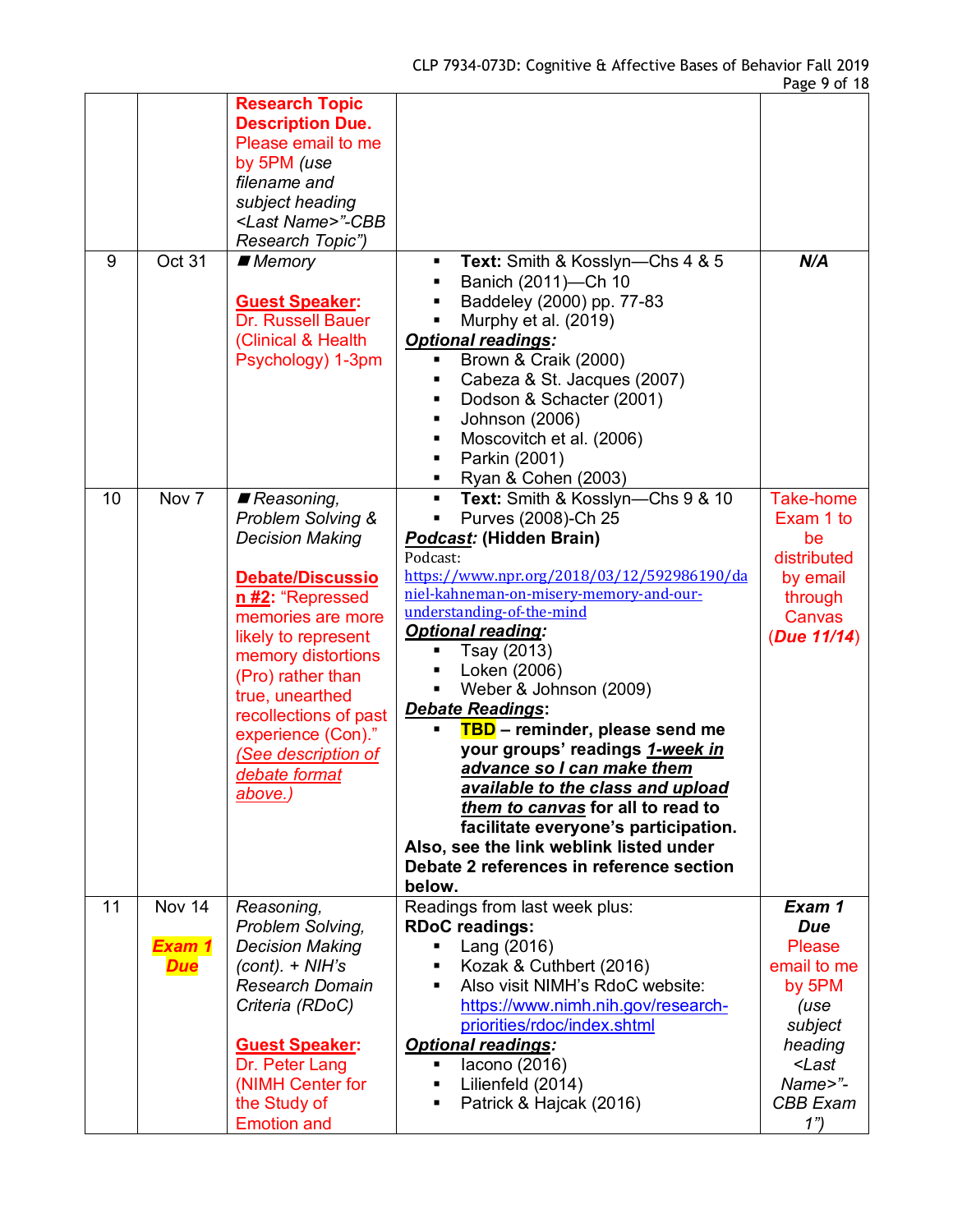| 12 | <b>Nov 21</b>    | <b>Attention; Clinical &amp;</b><br><b>Health Psychology)</b><br>Time TBD (1-<br>2pm????)<br>Debate/Discussio<br>$n#3$ : "There is no<br>emotion without<br>cognition." (Pro=                                                                                                                                                                                | <b>Debate Readings:</b><br>TBD - reminder, please send me<br>your groups' readings 1-week in<br>advance so I can make them                                                                                         |                                                                                                                                          |
|----|------------------|--------------------------------------------------------------------------------------------------------------------------------------------------------------------------------------------------------------------------------------------------------------------------------------------------------------------------------------------------------------|--------------------------------------------------------------------------------------------------------------------------------------------------------------------------------------------------------------------|------------------------------------------------------------------------------------------------------------------------------------------|
|    |                  | <b>Emotion</b> is<br>dependent on<br>cognition (there is<br>no emotion without<br>cognition;" $Con =$<br><b>Emotion is</b><br>independent of<br>cognition (i.e., there<br>is emotion without<br>cognition).<br>(See description of<br>debate format<br>above.)                                                                                               | available to the class and upload<br>them to canvas for all to read to<br>facilitate everyone's participation.<br>Also, see the link weblink listed under<br>Debate 3 references in reference section<br>below.TBD |                                                                                                                                          |
|    | <b>Nov 28</b>    | No Class-UF<br>Holiday;<br>Thanksgiving                                                                                                                                                                                                                                                                                                                      | N/A                                                                                                                                                                                                                | <b>Please</b><br>send me<br>an email<br>indicating<br>that you<br>have<br>completed<br>the<br>evaluation.<br>Thank you!                  |
|    | Dec <sub>5</sub> | <b>No Class-UF</b><br>"Reading Days"<br>$(12/05 - 12/06)$<br>**Research<br><b>Proposals Due**</b><br><b>Please email to</b><br>me by 5PM 12/06<br>(subject heading in<br>email should read:<br><last name="">"-CBB<br/>Proposal")<br/>I will email the final<br/>exam to you by<br/>noon-please email<br/>back to me by 5PM<br/>on Monday, DEC<br/>13</last> |                                                                                                                                                                                                                    | <b>Research</b><br><b>Proposal</b><br>Due<br>Take-home<br>Exam 2 to<br>be<br>distributed<br>by email<br>through<br>Canvas<br>(Due 11/12) |
|    | <b>Dec 12</b>    | <b>No Class-UF</b><br>"Finals Week"<br>$(12/07 - 12/13)$                                                                                                                                                                                                                                                                                                     |                                                                                                                                                                                                                    | Exam 2<br><b>Due</b>                                                                                                                     |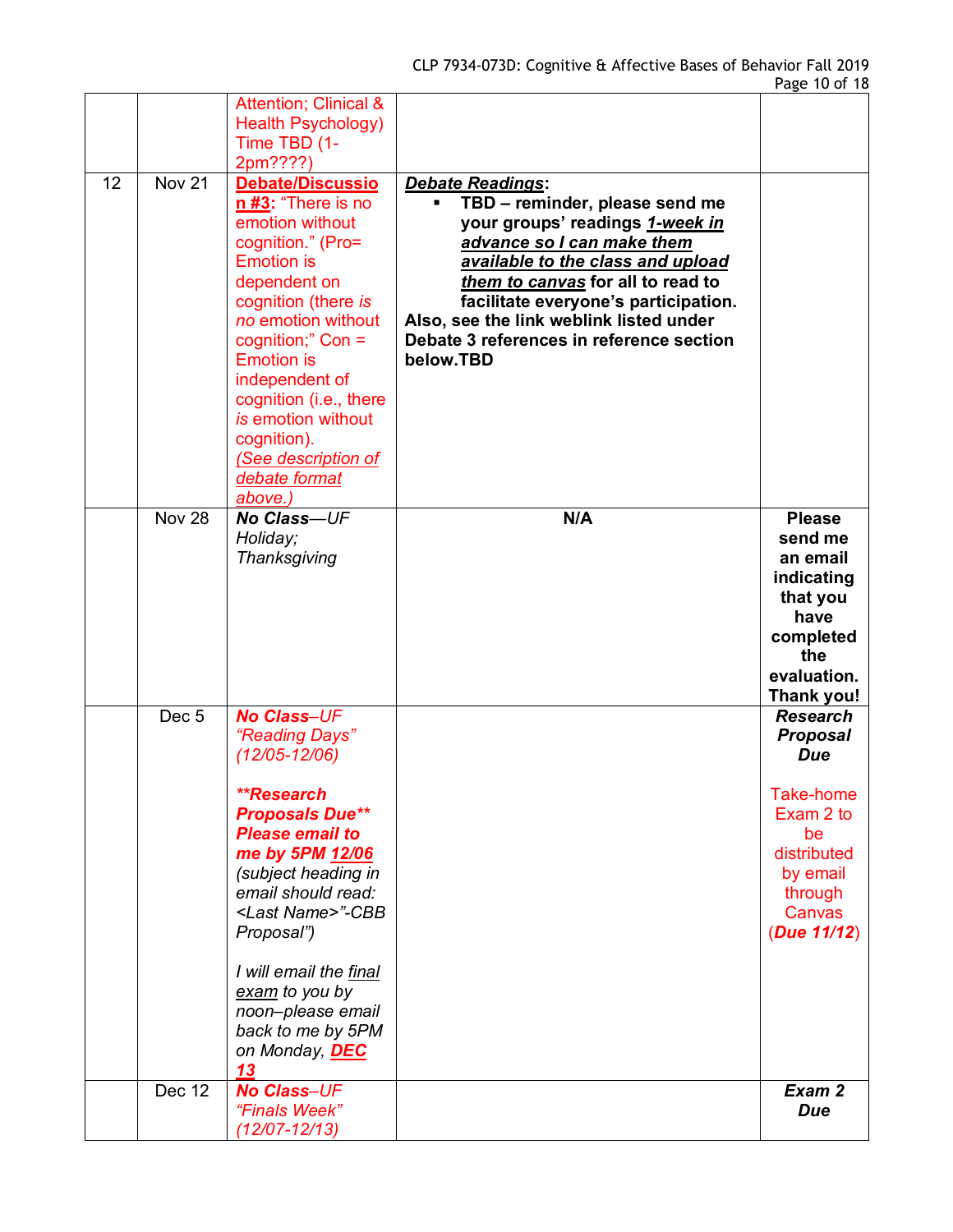| <i>*Take-Home Exam</i><br>$#2^*$ due to me by<br><b>5PM Dec 12</b><br>please email to me<br>by 5PM (use<br>filename " <last<br>Name&gt;"-CBB-<br/>quiz#2" &amp; and email<br/>subject heading<br/>should read: <last<br>Name&gt;"-CBB<br/>Quiz#2")</last<br></last<br> |  |  |
|------------------------------------------------------------------------------------------------------------------------------------------------------------------------------------------------------------------------------------------------------------------------|--|--|
|------------------------------------------------------------------------------------------------------------------------------------------------------------------------------------------------------------------------------------------------------------------------|--|--|

### **Assigned and Optional Readings**

**(Under construction—references** *will* **be revised/added as the course progresses). All readings should be completed prior to the assigned class date.**

- Allen, P.A., Lien, M-C, Ruthruff, E. (2011). Cognition and emotion: Neuroscience and behavioral perspectives. *Journal of Cognitive Psychology*, *23(6)*, 667-668. *I recommend you read the entire volume of all relevant papers in this special issue on cognition and emotion*.
- Baddeley, A. (2000). Short-term and working memory. In E. Tulving & F.I.M. Craik (Eds.), *The Oxford Handbook of Memory*, pp. 77-92. New York: Oxford University Press.
- Banich, M.T., & Compton, R.J. (2011). *Cognitive Neuroscience (3rd Edition)*. Belmont, CA: Wadsworth. (selected chapters)
- Boissoneault, J., Frazier, I., Lewis, B., & Nixon S.J. (2016). Effects of age and acute moderate alcohol administration on electrophysiological correlates of working memory maintenance. *Alcoholism: Clinical and Experimental Research*, *40(9)*, 1874-1883.
- Brown, S.C., & Craik, F.M. (2000). Encoding and retrieval of information. In E. Tulving & F.I.M. Craik (Eds.), *The Oxford Handbook of Memory*, pp. 93-107. New York: Oxford University Press.
- Cabeza, R., & St. Jacques, P. (2007). Functional neuroimaging of autobiographical memory. *Trends in Cognitive Neuroscience*, *11(5)*, 219-227.
- Cacioppo, J.T., & Gardner, W.L. (1999). Emotion. *Ann. Rev. Psychol.*, *50*, 191-214.
- Coltheart, M. (2013). How can functional neuroimaging inform cognitive theories?. *Perspectives on Psychological Science*, *8*(1), 98-103.
- Corbetta, M., & Shulman, G.L. (2002). Control of goal-directed and stimulus-driven attention in the brain. *Nature Reviews Neuroscience*, *3*, 201-215.
- Cohen, J.D., Perlstein, W.M., Braver, T.S., Nystrom, L.E., Noll, D.C., Jonides, J., & Smith, E.E. (1997). Temporal dynamics of brain activation during a working memory task. *Nature*, *386*, 604-608*.*
- Dodson, C.L., & Schacter, D.L. (2001). Memory distortion. In B. Rapp (Ed.), *The Handbook of Cognitive Neuropsychology: What deficits reveal about the human mind* (pp. 445-461). Baltimore: Johns Hopkins University Press.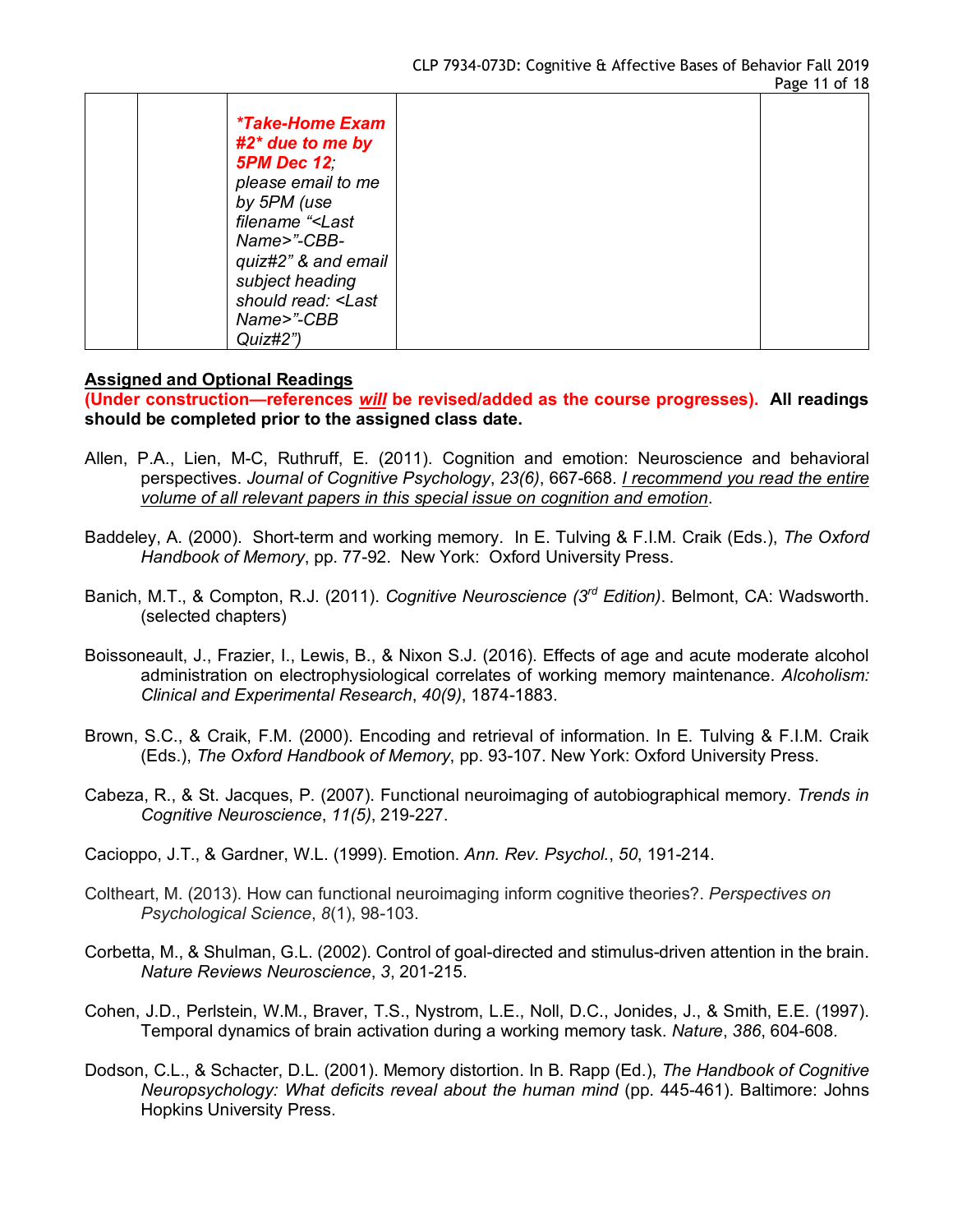- Dolcos, F., Iordan, A.D., & Dolcos, S. (2011). Neural correlates of emotion-cognition interactions: A review of evidence from brain imaging investigations. *Journal of Cognitive Psychology*, *23(6)*, 669-694.
- Drew, T., Võ., M.L., & Wolfe, J.M. (2013). The invisible gorilla strikes again: Sustained inattentional blindness in expert observers. *Psychological Science* [epub ahead of print].
- Duncan, S., & Feldman-Barrett, L. (2007). Affect is a form of cognition: A neurobiological analysis. *Cognition and Emotion*, *21(6)*, 1184-1211.
- Eyesenck, M.W. (2012). General knowledge. In M.W. Eysenck, *Fundamentals of Cognition (2nd Ed.)*, Chapter 7, pp. 214-241. NY: Psychology Press.
- Eysenck, M.W., & Keane, M.T. (2005). Concepts and categories. In M.W. Eysenck & M.T. Keane, *Cognitive Psychology: A Student's Handbook (5th Ed.)*, Chapter 9, pp. 293-313. NY: Psychology Press.
- Eysenck, M.W., & Keane, M.T. (2000). Cognition and emotion. In M.W. Eysenck & M.T. Keane (Eds.), *Cognitive Psychology: A Student's Handbook (4th Ed.)*, Chapter 18, pp. 489-512. Philadelphia, PA: Psychology Press.
- Feldman Barrett, L., Adolphs, R., Marsella, S., Martinez, A.M., & Pollak, S.D. (2019). Emotioal expressions reconsidered: Challenges to inferring emotion from human facial movements. *Psychological Seince in the Public Interest*, *20(1)*, 1-68.
- Feinberg, T.E., & Farah, M.J. (2005). A historical perspective on cognitive neuroscience. In M.J. Farah & T.E. Feinberg (Eds.), *Patient-based approaches to cognitive neuroscience, 2nd Ed.*, pp. 3-20. Cambridge MA: MIT Press.
- Gazzaniga, M.S., Ivry, R.B., & Mangun, G.R. (2002). *Cognitive Neuroscience: The Biology of the Mind (2nd Edition)*. NY: W.W. Norton. (selected chapters)
- Goldstone, R.L. & Kersten, A. (2003). Concepts and categorization. In A.F. Healy & R.W. Proctor (Eds.), *Handbook of Psychology, Vol. 4*: *Experimental Psychology*, pp. 599-621. Hoboken, NJ: John Wiley & Sons.
- Gratton, G., Cooper, P., Fabiani, M., Carter, C.S., & Karayanidis, F. (2017). Dynamics of cognitive control: Theoretical bases, paradigms, and a view for the future. *Psychophysiology*, https://doi.org/10.1111/psyp.13016.
- Hoffmann, F., Viding, E., Puetz, V. B., Gerin, M. I., Sethi, A., Rankin, G., & McCrory, E. J. (2018). Evidence for Depressogenic Spontaneous Thoughts and Altered Resting-State Connectivity in Adolescents With a Maltreatment History. *Journal of the American Academy of Child & Adolescent Psychiatry*, *57*(9), 687-695.
- Iacono, W.G. (2016). Achieving success with the Research Domain Criteria (RDoC): Going beyond the matrix. *Psychophysiology*, *53*, 308-311.
- Izard, C.E. (2009). Emotion theory and research: Highlights, unanswered questions, and emerging issues. *Ann. Rev. Psychol.*, *60*, 1-25.
- Johnson, M.K. (2006). Memory and reality. *American Psychologist*, *61*, 760-771.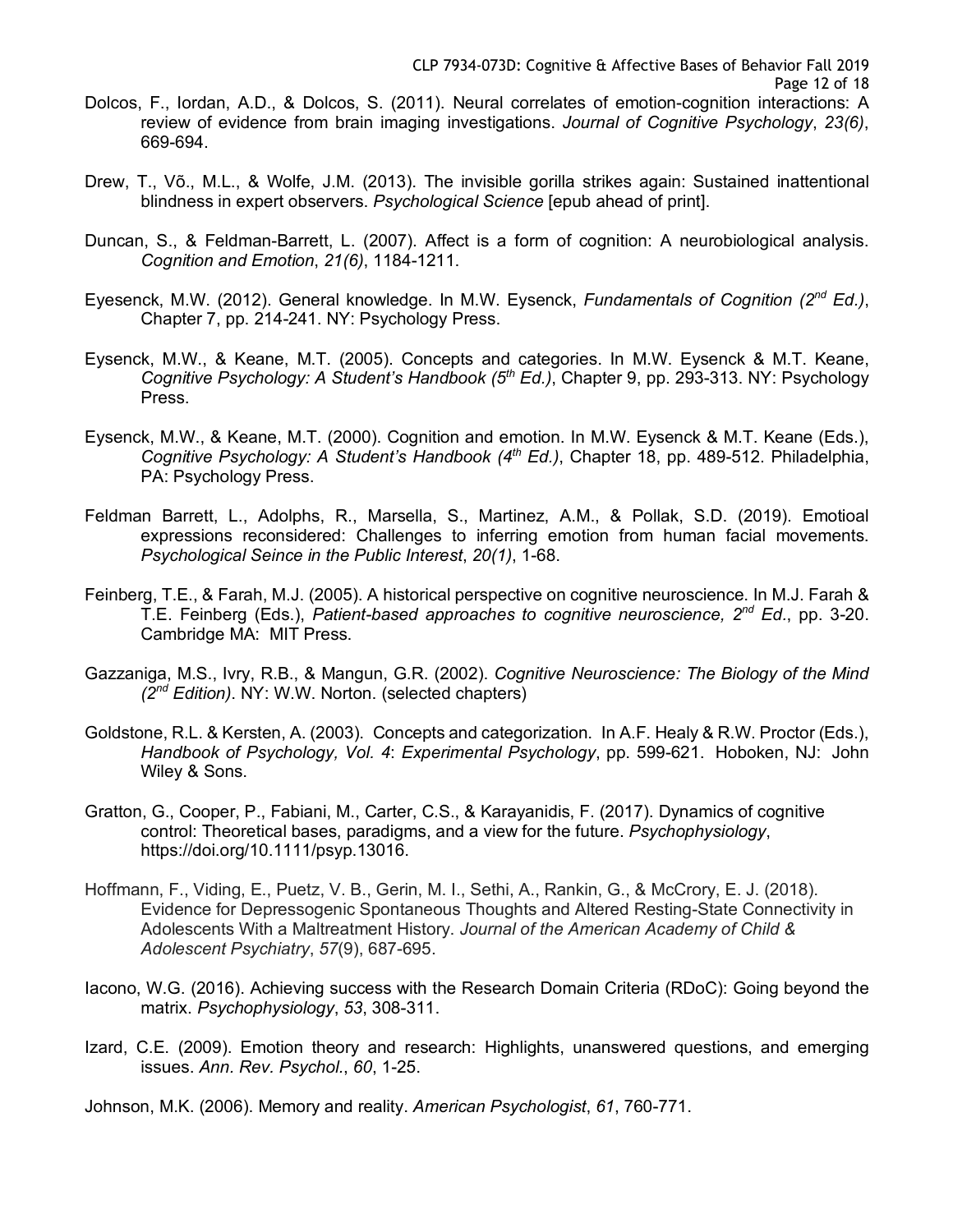Knight, R.T., & Stuss, D.T. (2002). Prefrontal cortex: The present and future. In *Principles of Frontal Lobe Function*, D.T. Stuss and R.T. Knight (Eds.), New York: Oxford University Press, pp. 573-597.

MIT Press. (unfortunately I do not have a copy of this pdf that you can print).

- Knudsen, E.I. (2007). Fundamental components of attention. *Annual Review of Neuroscience, 30*, 57- 78.
- Kozak, M.J., & Cuthbert, B.N. (2016). The NIMH research domain criteria intiative: Background, issues, and pragmatics. *Psychophysiology*, *53*, 286-297.
- Lang, P.J. (2016). Closing the divide: Psychological science, basic and applied (pp. 445-449). In R.J. Sternberg, S.T. Fiske, & D.J. Foss (Eds.), *Scientists Making a Difference: One Hundred Eminent Behavioral and Brain Scientists Talk about Their Most Important Contributions*. NY: Cambridge University Press.
- Larson, M.J., Perlstein, W.M., Demery, J.A., & Stigge-Kaufman, D.A. (2006). Cognitive control impairments in traumatic brain injury. *Journal of Clinical and Experimental Neuropsychology*, *28*, 968-986.
- Larson, M.J., Perlstein, W.M., Stigge-Kaufman, D., Kelley, K.G., & Dotson, V.M. (2006). Affective cotextinduced modulation of the error-related negativity. *Neuroreport*, *17*, 329-333.
- Lazarus, R.S. (1982). Thoughts on the relations between emotion and cognition. *American Psychologist, 37*, 1019-1024.
- Lewis, B., Boissoneault, J., Frazier, & Nixon, S.J. (2016). Effects of age and acute moderate alcohol administration on neurophysiology during simulated driving. *Alcoholism: Clinical and Experimental Research*, *40(12)*, 2519-2527.
- Levine, D.S. (2009). Brain pathways for cognitive-emotional decision making in the human animal. *Neural Networks*, 2*2*, 286-293.
- Lilienfeld, S.O. (2014). *DSM*-5: Centripetal scientific and centrifugal antiscientific forces. *Clinical Psychology Science and Practice*, *21(3)*, 269-279.
- Liu, Y., Bengson, J., Huang, H., Mangun, G.R., & Ding, M. (2016). Top-down modulation of neural activity in anticipatory visual attention: Control mechanisms revealed by simultaneous EEG-fMRI. *Cerebral Cortex*, *26*, 517-529.
- Liu, Y., Hong, X., Bengson, J.J., Kelly, T.A., Ding, M., & Mangun, G.R. (2017). Deciding where to attend: Large-scale network mechanisms for underlying attention and intention revealed by graphtheoretic analysis. *Neuroimaging*, *157*, 45-60.
- Loken, B. (2006). Consumer psychology: Categorization, affect, and persuasion. *Annual Review of Psychology*, *57*, 453-485.

Logothetis, N. (2008). What we can do and what we cannot do with fMRI. *Nature*, 453, 869-878.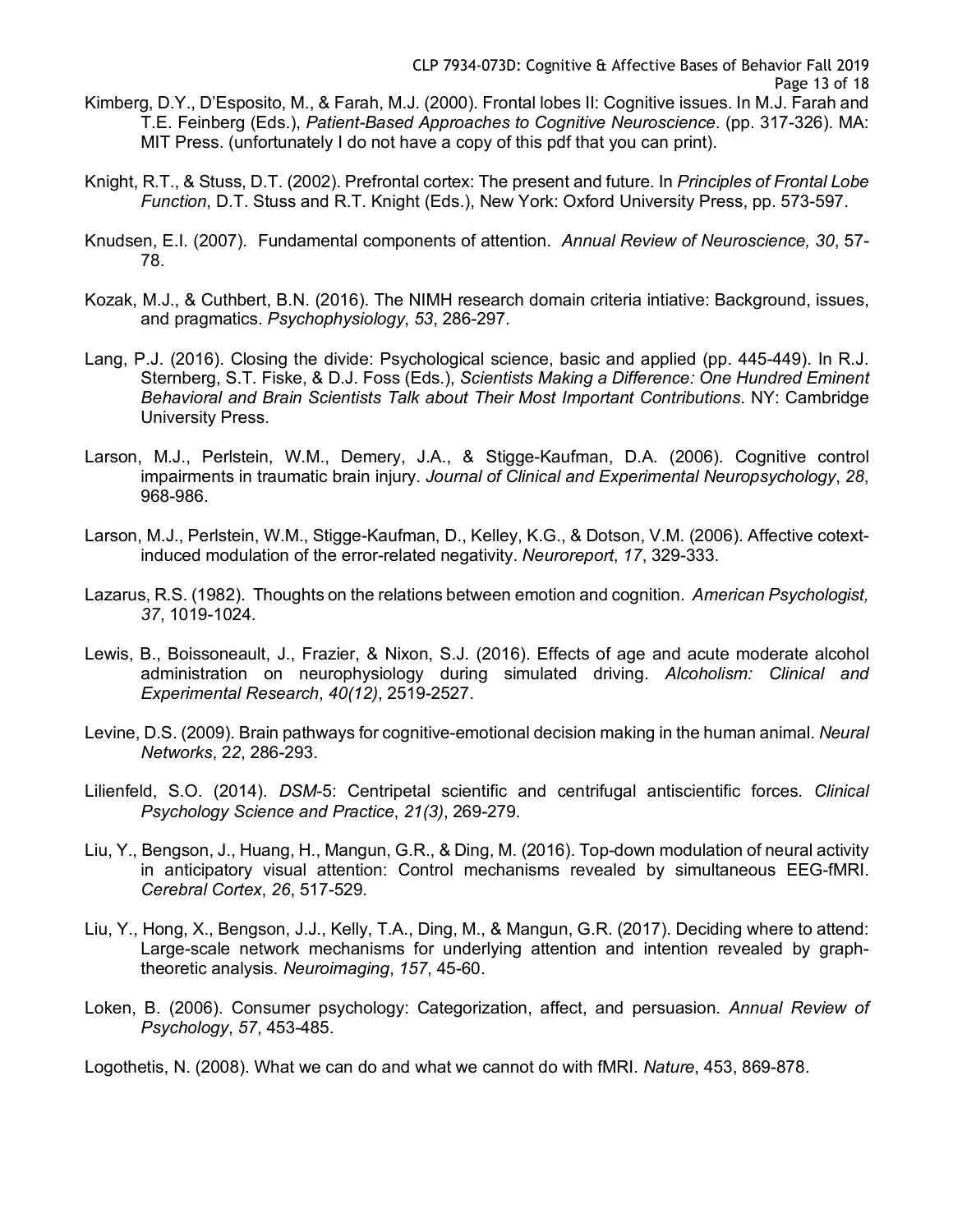- Luck, S.J. (2005). *An Introduction to the Event-Related Potential Technique*. Cambridge: MA: MIT Press. (selected chapters)
- Mahon, B.Z., & Caramazza, A. (2009). Concepts and categories: A cognitive neuropsychological perspective. *Annual Review of Psychology*, *60*, 27-51.
- Miller, E.K., & Cohen, J.D. (2001). An integrative theory of prefrontal cortex function. *Annual Review of Neuroscience*, *24*, 167-202.
- Miyake, A. Friedman, N.P., Emerson, M.J., Witzki, A.H., & Howerter, A. (2000). The unity and diversity of executive functions and their contributions to complex "frontal lobe" tasks: A latent variable analysis. *Cognitive Psychology, 41*, 49-100.
- Moscovitch, M., Nadel, L., Winocur, G., Gilboa, A., & Rosenbaum, R.S. (2006). The cognitive neuroscience of remote episodic, semantic, and spatial memory. *Current Opinion in Neurobiology*, *16*, 179-190.
- Murphy, G., Loftus, E.F., Grady, R. F., Levine, L.J., & Greene, C.M. (2019). False memories for fact new during Ireland's abortion referendum. *Psychological Science*, published online.
- Ochsner, K., & Gross, J.J. (2005). The cognitive control of emotion. *Trends in Cognitive Sciences*, *9(5)*, 242-249.
- Parkin, A.J. (2001). The structure and mechanisms of memory. In B. Rapp (Ed.), *The Handbook of Cognitive Neuropsychology: What deficits reveal about the human mind* (pp. 445-461). Baltimore: Johns Hopkins University Press.
- Patrick, C.J., & Hajcak, G. (2016). Reshaping clinical science: Introduction to the Special Issue on Psychophysiology and the NIMH Research Domain Criteria (RDoC) initiative. *Psychophysiology*, *53*, 281-285.
- Pham, M.T. (2007). Emotion and rationality: A critical review and interpretation of empirical evidence. *Review of General Psychology*, *11(2)*, 155-178.
- Perlstein, W.M., Cole, M.A., Larson, Kelly, K.G., Seignourel, P., & Keil, A. (2003). Steady-state visual evoked potentials reveal frontally-mediated working memory activity in humans. *Neuroscience Letters*, *342*, 191-195.
- Perlstein, W.M., Elbert, T., & V.A. Stenger (2002). Dissociation in human prefrontal cortex of affective influences on working memory-related activity. *PNAS*, *99(3)*, 1736-1741.
- Phelps, E.A., & LeDoux, J.E. (2005). Contributions of the amygdala to emotion processing: From animal models to human behavior. *Neuron, 48*, 175-187.
- Pessig, J.J., & Tarr, M.J. (2007). Visual object recognition: Do we know more now than we did 20 years ago? *Annual Review of Psychology*, *58*, 75-96.
- Posner, M.I. (2012). Imaging attentional networks. *Neuroimage*, *61*, 450-456.
- Posner, M.I., & Rothbart, M.K. (2007). Research on attention networks as a model for the integration of psychological science. *Annual Review of* Psychology, *58*, 1-23.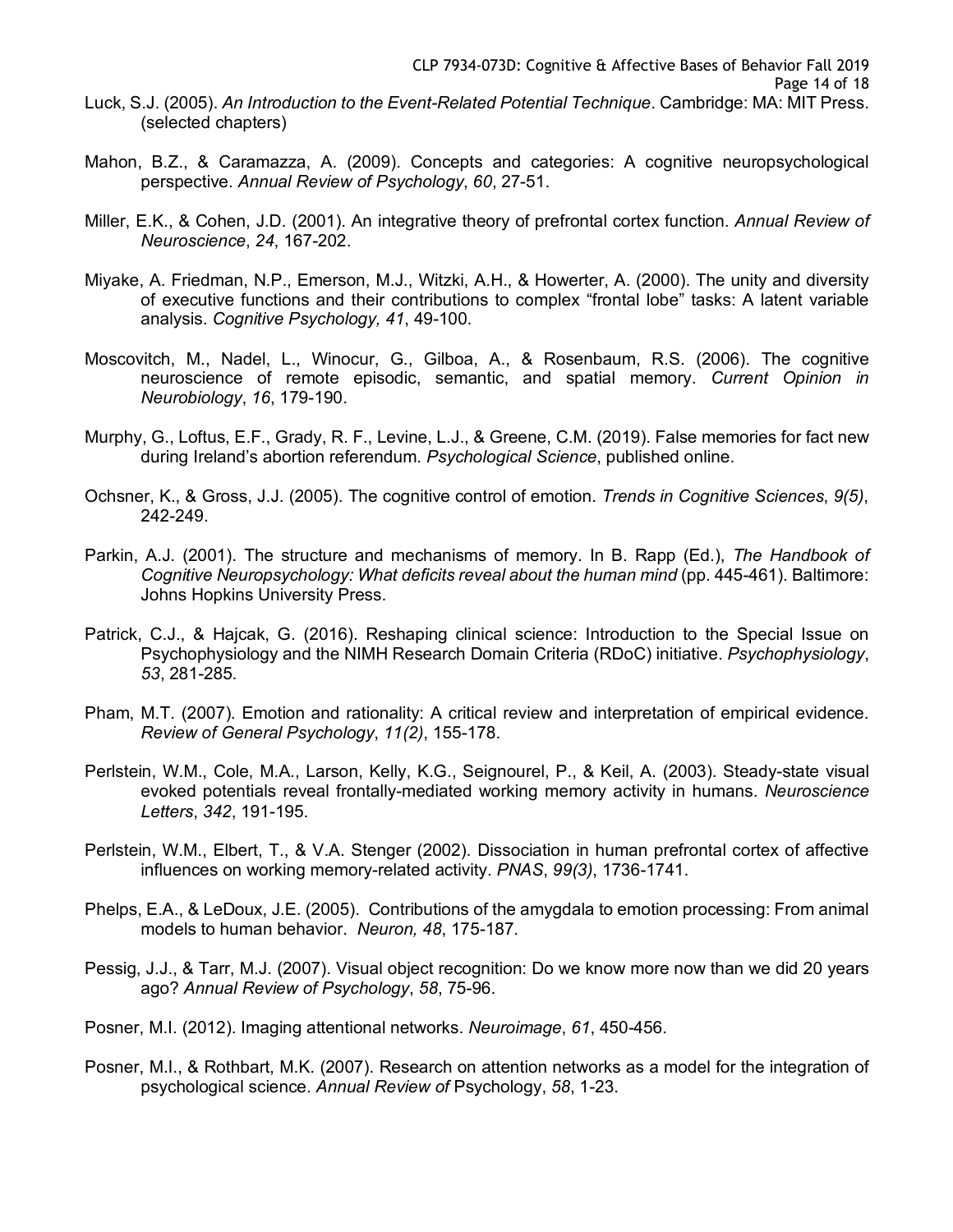- Quiroga, R.Q., Reddy, L., Kreiman, G., Koch, C., & Fried, I. (2005). Invariant visual representation by single neurons in the human brain. *Nature*, *435*, 1102-1107.
- Rajan, A., Siegel, S.N., Liu, Y., Bengson, J., Mangun, G.R., & Ding, M. (2018). Theta oscillations index frontal decision-making and mediate reciprocal frontal-parietal interactions in willed action. *Cerebral Cortex*, doi: 10.1093/cerecor/bhy149.
- Rorden,C., & Karnath, H-O. (2004). Using human brain lesions to infer function: A relic from a past era in the fMRI age? *Nature Reviews Neuroscience*, *5*, 813-819.
- Ryan, J.D., & Cohen, N.J. (2003). Evaluating the neuropsychological dissociation evidence for multiple memory systems. *Cognitive, Affective, and Behavioral Neuroscience*, *3*, 168-185.
- Sperber, C., & Karnath, H. (2018). On the validity of lesion-behavior mapping methods. *Neurospychologia*, 115, 17-24.
- Storbeck, J. & Clore, G.L. (2007). On the interdependence between cognition and emotion. *Cognition and Emotion, 21*, 1212-1237.
- Stuss, D.T. (2011). Functions of the frontal lobes: Relaton to executive functions. *Journal of the International Neuropsychological Society*. *17*, 1-17.
- Taylor, J.G. & Fragopanagos, N.F. (2005). The interaction of attention and emotion. *Neural Networks*, *18*, 353-369.
- Tsay, C-J. (2013). Sight over sound in the judgment of music performance. *PNAS* [epub ahead of print]. http://www.pnas.org/content/early/2013/08/16/1221454110.full.pdf+html?with-ds=yes
- Umiltà, C. (2001). Mechanisms of attention. In Rapp, B. (Ed.), *The Handbook of Cognitive Neuropsychology: What deficits reveal about the human mind*, pp. 135-158. Baltimore: Johns Hopkins University Press.
- Walsh, V., & Cowey, A. (2000). Transcranial magnetic stimulation and cognitive neuroscience. *Nature Reviews: Neuroscience*, *1*, 73-79.
- Wang, C., Rajagovindan, R., Han, S.-M., & Ding, M. (2016). Top-down control of visual alpha oscillations: Sources of control signals and their mechanisms of action. *Frontiers in Human Neuroscience*, *Vol 10, Article 15*, 1-14.
- Ward, J. (2010). *The Student's Guide to Cognitive Neuroscience*, 2<sup>nd</sup> Ed. New York: Psychology Press. (selected chapters)
- Weber, E., & Johnson, E.J. (2009). Mindful judgment and decision making. *Annual Review of Psychology, 60*, 53-85.
- Wen, X., Liu, Y., Yao, L., Ding, M. (2013). Top-down regulation of default mode activity in spatial visual attention. *The Journal of Neuroscience*, *33(15)*, 6444-6453.
- Wen, X., Yao, L., Liu, Y., & Ding, M. (2012). Causal interactions in attention networks predict behavioral performance. *The Journal of Neuroscience*, *32(4)*, 1284-1292.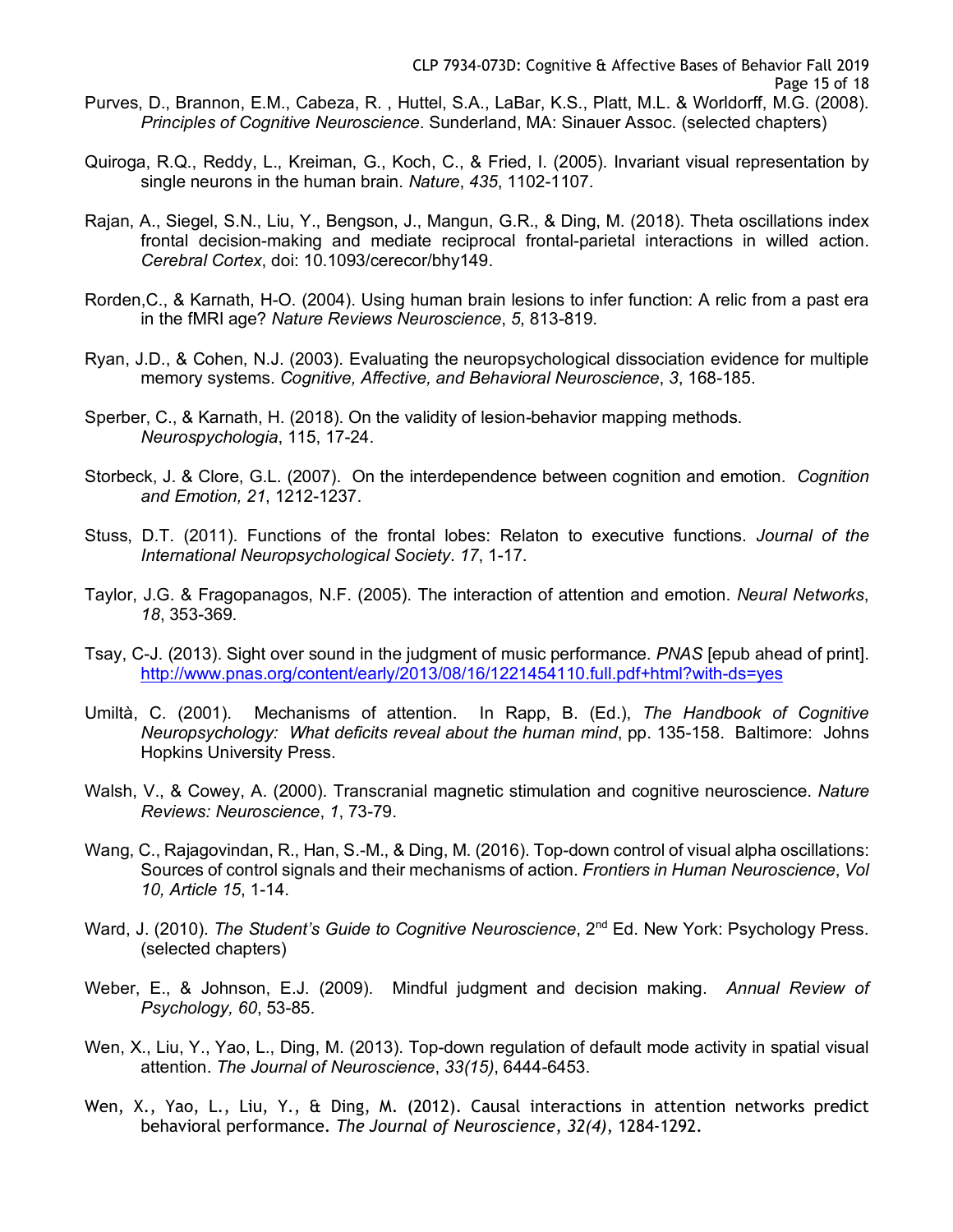### *Student-provided DEBATE-RELATED READINGS – to be PROVIDED by students in debate groups WITHIN 1 WEEK PRIOR TO THE RELEVANT DEBATE CLASS*

**Debate 1 / Sept. 26:** *"Functional neuroimaging can (PRO)/cannot (CON) completely replace lesion methods for informing theories of cognition"*

```
Readings: PRO (Team:)
1)
Readings: CON (Team:)
1) .
```
**Debate 2 / Nov. 7:** "*Repressed memories are more likely to represent memory distortions rather than true, unearthed recollections of past experience."*

• See weblink: http://www.ted.com/talks/elizabeth\_loftus\_the\_fiction\_of\_memory.html **Readings:** *PRO* **(Team:)** 2) **Readings:** *CON* **(Team:)** 2) .

**Debate 3 / Nov. 21:** *"There is no emotion without cognition (CON) or, emotion is dependent upon cognition (PRO)."*

```
Readings: PRO (Team:)
3)
Readings: CON (Team:)
3)
```
STUDENT EXPECTATIONS, ROLES, AND OPPORTUNITIES FOR INPUT

# **Expectations Regarding Course Behavior:**

- Please refrain from using electronic devices during class lectures except for taking notes and completing in-class assignments, as it is distracting and inconsiderate of other students and the instructor. Cell phones must be placed on silent or turned off during class. Any use of a cell phone during class (i.e., chatting, texting) will be considered a violation of this policy as it disrupts other students from learning. Students who violate this policy will be asked to leave and will lose 1% of their final grade per violation. Please speak to the instructors prior to the beginning of class if you experience an emergency that requires you to leave the room to take a phone call.
- Please do not arrive late to class or disrupt the class as it is distracting and inconsiderate of other students and the instructor.
- To the extent permitted by facility rules and restrictions, you may bring food and/or beverages to class as long as it does not interfere with your ability to work and/or participate in class and as long as it does not interfere with or your classmates' ability to work and participate in class. You will be expected to clean-up after yourself and dispose of all trash before leaving the classroom.

## **Academic Integrity:**

Students are expected to act in accordance with the University of Florida policy on academic integrity. As a student at the University of Florida, you have committed yourself to uphold the Honor Code, which includes the following pledge:

"**We, the members of the University of Florida community, pledge to hold ourselves and our peers to the highest standards of honesty and integrity**."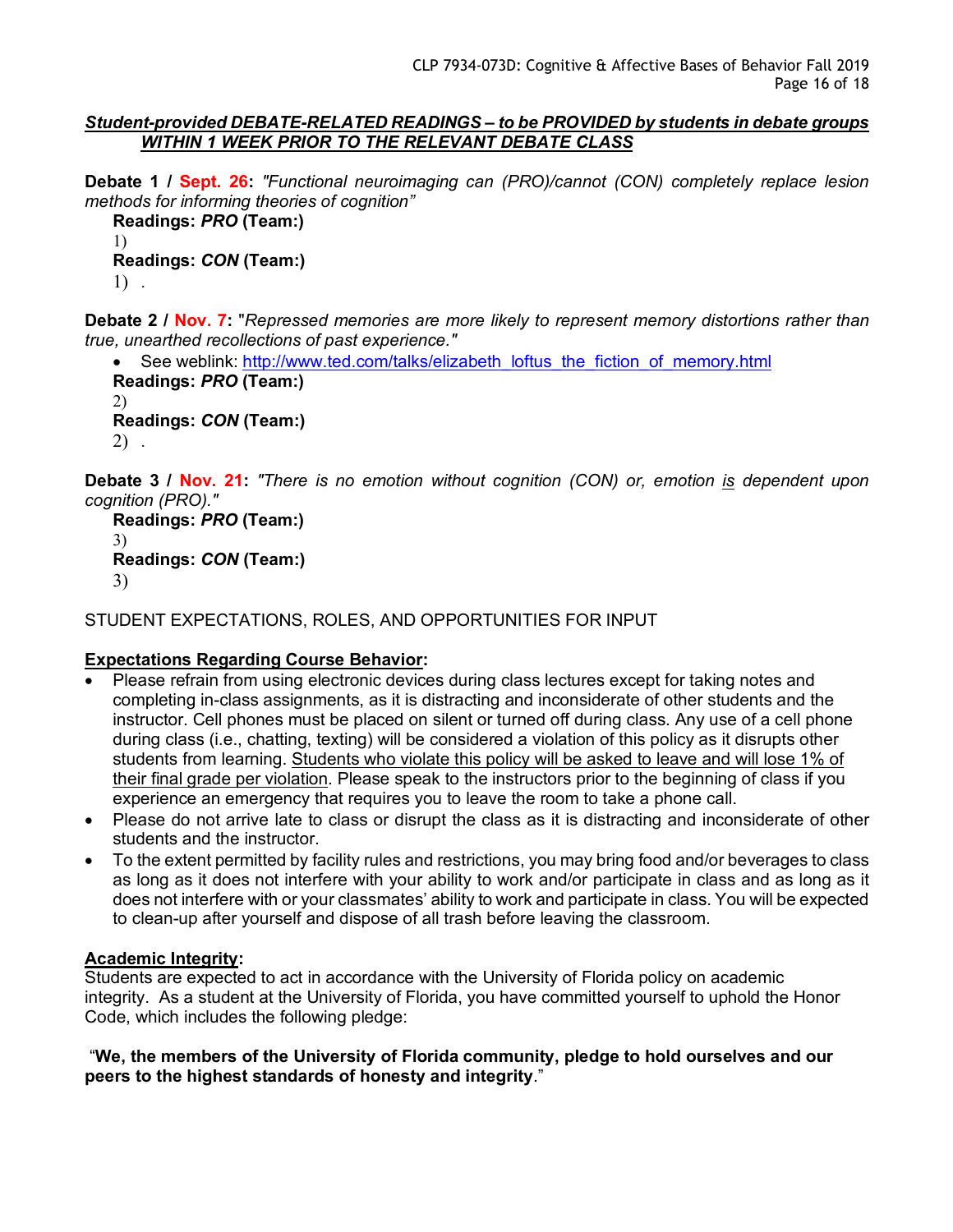You are expected to exhibit behavior consistent with this commitment to the UF academic community, and on all work submitted for credit at the University of Florida, the following pledge is either required or implied:

## **"On my honor, I have neither given nor received unauthorized aid in doing this assignment."**

It is your individual responsibility to know and comply with all university policies and procedures regarding academic integrity and the Student Honor Code. Violations of the Honor Code at the University of Florida will not be tolerated. Violations will be reported to the Dean of Students Office for consideration of disciplinary action. For additional information regarding Academic Integrity, please see Student Conduct and Honor Code or the Graduate Student Website for additional details: https://www.dso.ufl.edu/sccr/process/student-conduct-honor-code/ http://gradschool.ufl.edu/students/introduction.html

Please remember cheating, lying, misrepresentation, or plagiarism in any form is unacceptable and inexcusable behavior.

# **Online Faculty Course Evaluation Process:**

"Students are expected to provide professional and respectful feedback on the quality of instruction in this course by completing course evaluations online via GatorEvals. Guidance on how to give feedback in a professional and respectful manner is available at https://gatorevals.aa.ufl.edu/students/. Students will be notified when the evaluation period opens, and can complete evaluations through the email they receive from GatorEvals, in their Canvas course menu under GatorEvals, or via https://ufl.bluera.com/ufl/. Summaries of course evaluation results are available to students at https://gatorevals.aa.ufl.edu/public-results/."

# **Policy Related to Guests Attending Class:**

Only registered students are permitted to attend class. However, we recognize that students who are caretakers may face occasional unexpected challenges creating attendance barriers. Therefore, by exception, a department chair or his or her designee (e.g., instructors) may grant a student permission to bring a guest(s) for a total of two class sessions per semester. This is two sessions total across all courses. No further extensions will be granted. Please note that guests are **not** permitted to attend either cadaver or wet labs. Students are responsible for course material regardless of attendance. For additional information, please review the Classroom Guests of Students policy in its entirety. Link to full policy: http://facstaff.phhp.ufl.edu/services/resourceguide/getstarted.htm

# **SUPPORT SERVICES**

Accommodations for Students with Disabilities:

If you require classroom accommodation because of a disability, it is strongly recommended you register with the Dean of Students Office http://www.dso.ufl.edu within the first week of class or as soon as you believe you might be eligible for accommodations. The Dean of Students Office will provide documentation of accommodations to you, which you must then give to me as the instructor of the course to receive accommodations. Please do this as soon as possible after you receive the letter. Students with disabilities should follow this procedure as early as possible in the semester. The College is committed to providing reasonable accommodations to assist students in their coursework.

## Counseling and Student Health:

Students sometimes experience stress from academic expectations and/or personal and interpersonal issues that may interfere with their academic performance. If you find yourself facing issues that have